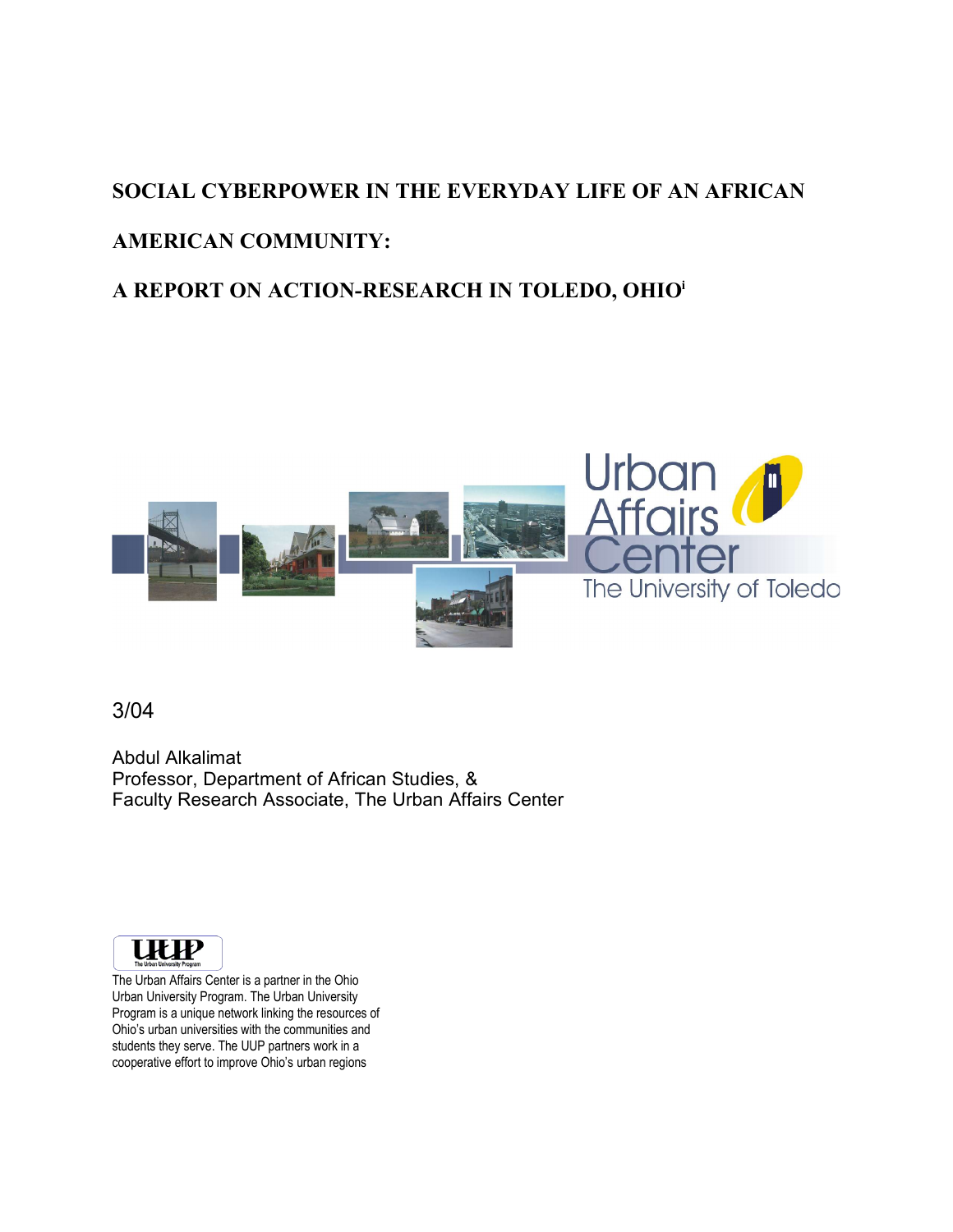Prepared for Public distribution 3/04 By The University of Toledo Urban Affairs Center

**The University of Toledo Urban Affairs Center 2801 W. Bancroft St. Toledo, Ohio 43606 4195303591 E-Mail: uac@utoledo.edu**

**This publication is available for download at the Urban Affairs Center website: HTTP://uac.utoledo.edu**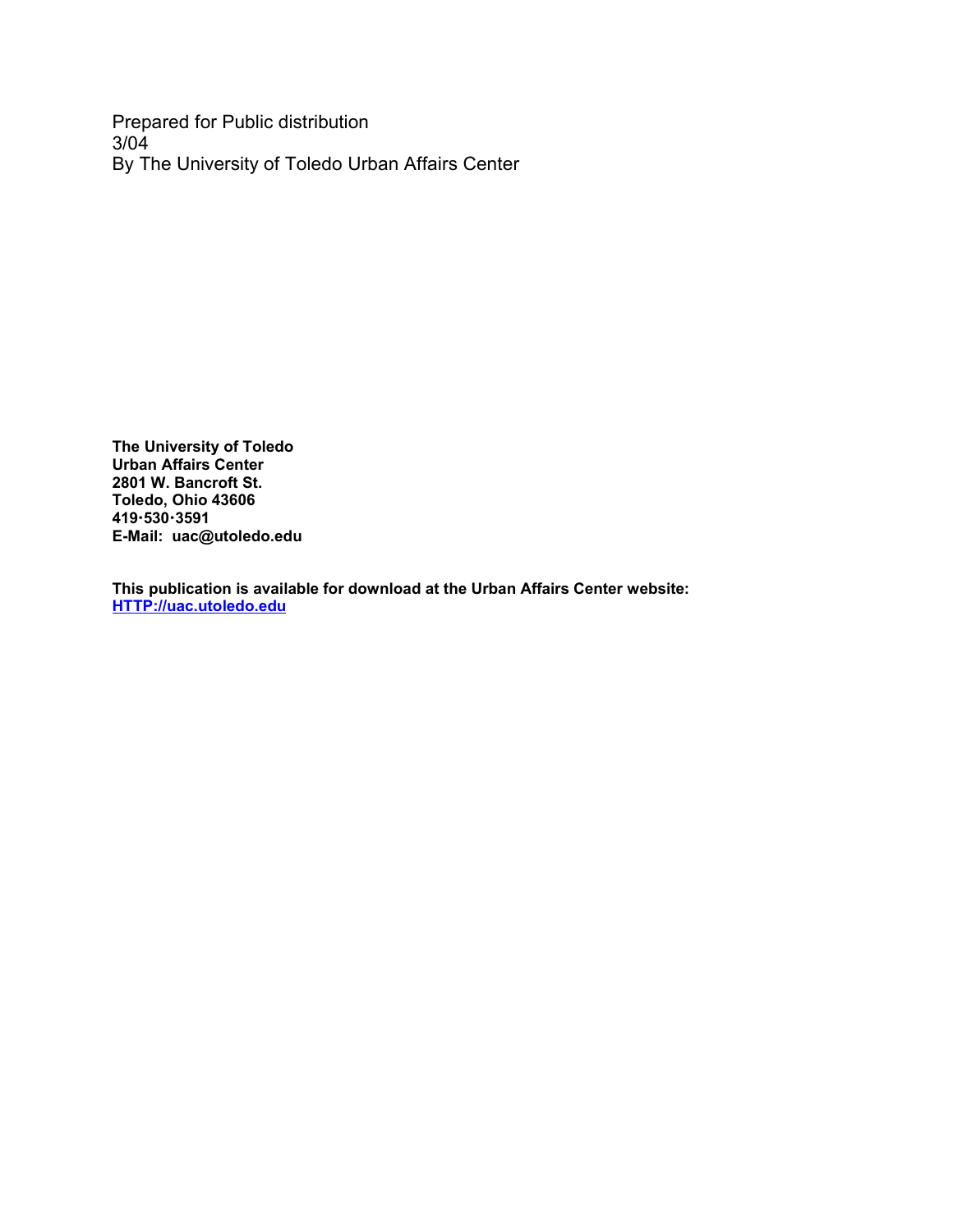# **Table of Contents**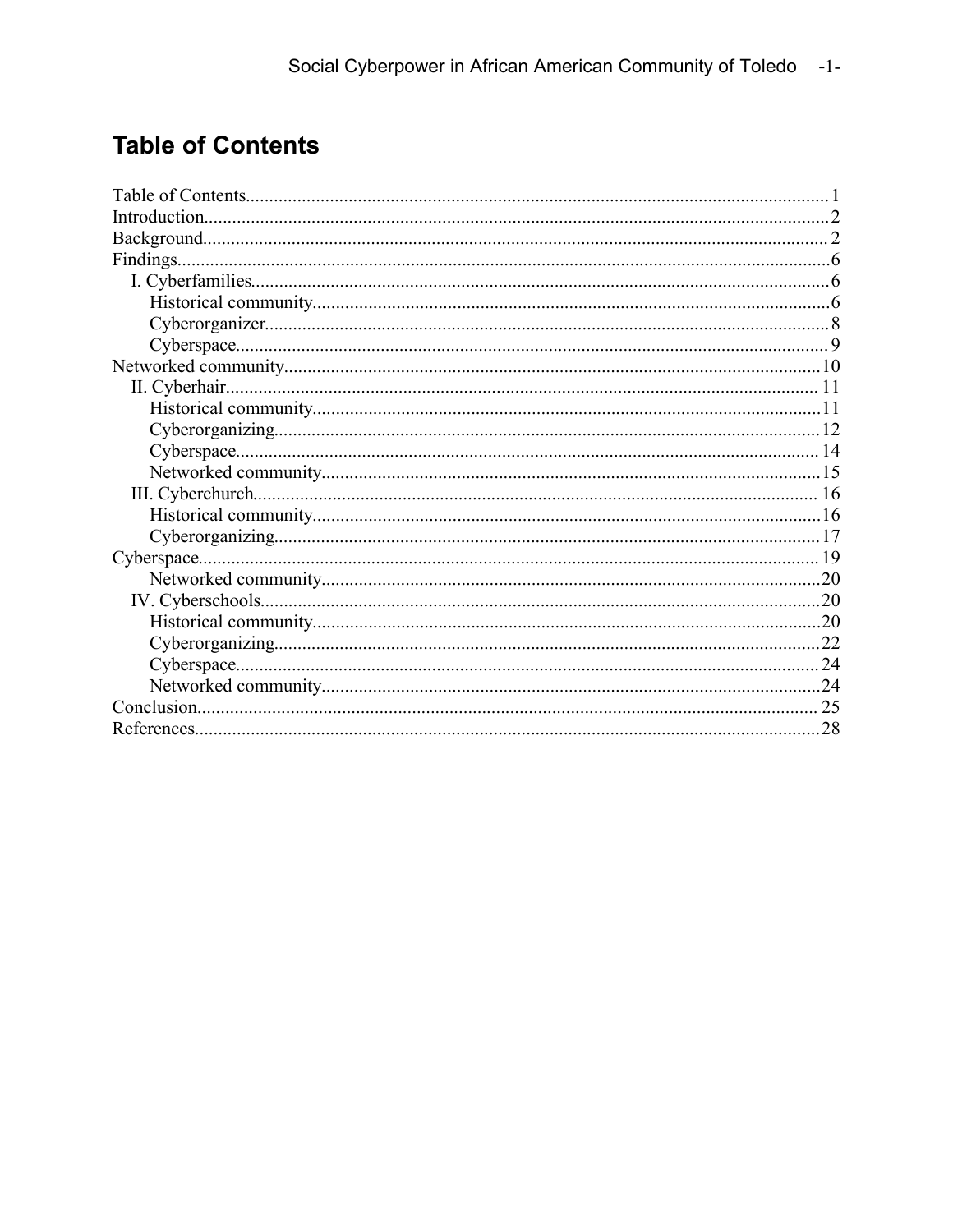# **Introduction**

What will the experience of the African American community be in the information age? This is a critical question as it appears more and more that the social transformation underway utilizing information technology is permanent, and increasingly redefining standards for social life: literacy, job readiness, upward social mobility, and social power. Most African Americans were not among the early adopters of this new technology and therefore appear to be beginning the 21st century in much the same way as the 20th century, not at the cutting edge of economic development. This reality can be changed.

This paper reports on an action-research project designed to explore the ways in which the everyday life of a community can become the content of its virtual community identity, and by so doing create a bridge over the digital divide. The project is based in Toledo, Ohio (USA) and is a joint effort by the Africana Studies Program and the Urban Affairs Center at the University of Toledo and the Murchison Community Center. The field work for much of the research reported here was done by the first masters' degree graduates in eBlack Studies, Africana Studies based on information technology. They continue to work together in the Murchison Center as executive director, Americorps VISTA volunteer, and volunteer teacher.

# **Background**

The Murchison Center began in 1992 as a program of the St. James Baptist Church. It has become a full service community technology center, with 20 networked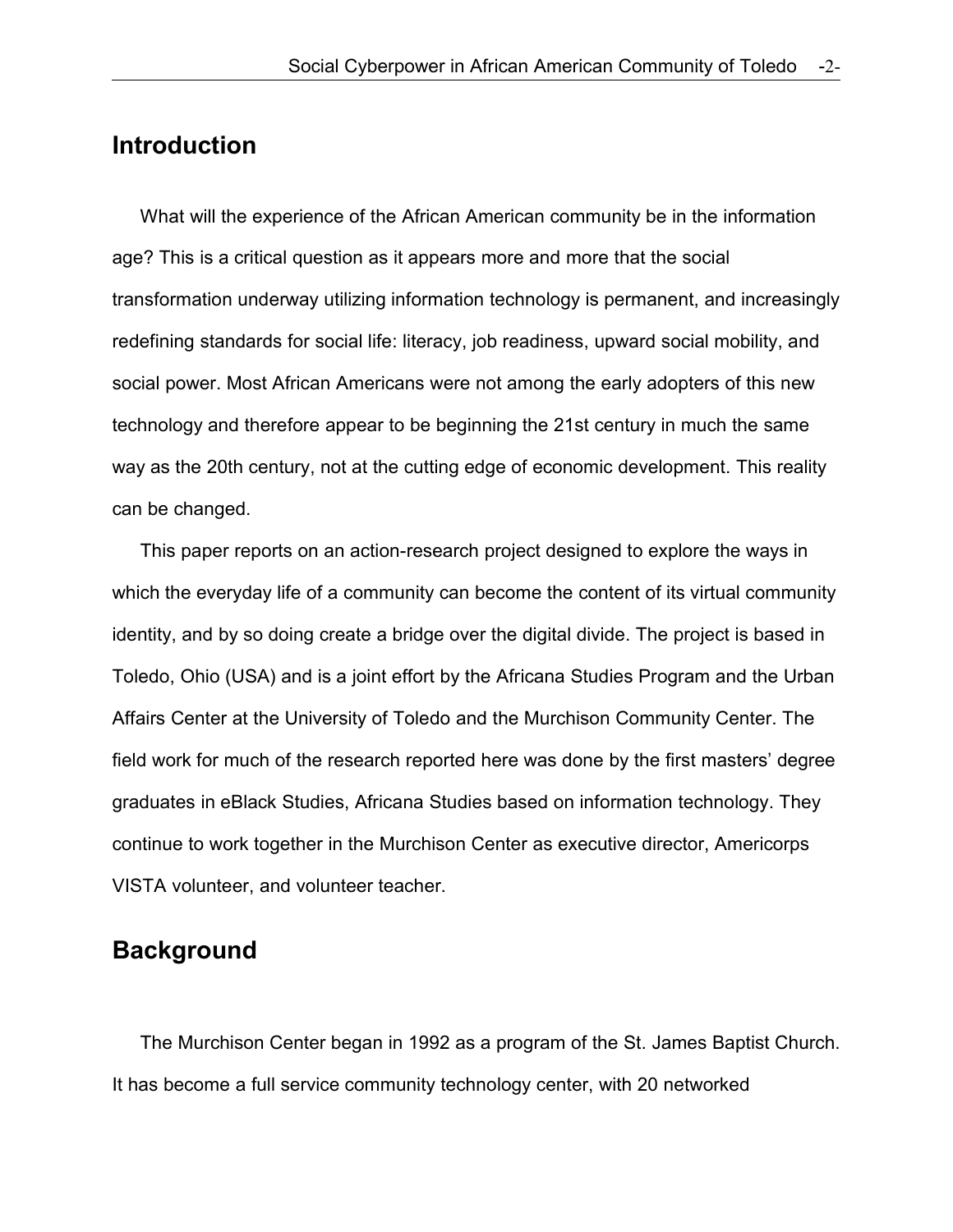workstations, cable internet connection, and capacity for printing and multimedia. The program includes after school tutoring and adult classes four nights a week. The annual budget of the Murchison Center has been about \$30,000, not including VISTA funding, which pays several volunteers just under \$800 per month. There have been stages when the decisive influence on the center was the church, the government, and then the university. Each stage was cumulative, so that previous influence and contributions were not lost. Current transformations appear to be towards greater community influence and inputs to the Murchison Center (Alkalimat and Williams 2001).

The local community is the kind of neighborhood where people are usually locked out of the access and training needed to be an active part of the information society. As master's student, center co-founder and executive director Deborah Hamilton described the area,

It is located in central city Toledo where the community…is 70% poor or near poor. Ninety-seven per cent are African American in the immediate area (census tracts 25 and 26, Toledo, Ohio). The 1990 median income is \$12,400 and \$15,400 respectively in both census tracts. Single mothers head more than 60% of the households. One fourth of the residents are under 13 years of age.

(Hamilton 2002: 13)

Overall, Toledo is a metropolitan area of over 500,000 people, 20 percent of whom are African American. It has a shrinking manufacturing base historically linked to the auto industry headquartered in Detroit 50 miles to the north. Its irony in the global economy is that Toledo produced the classic World War II Jeep that was vital in the war against Germany. Now today Daimler-Benz owns the plant, which produces the Jeep Cherokee. Toledo's capital used to be local, community based, and big enough to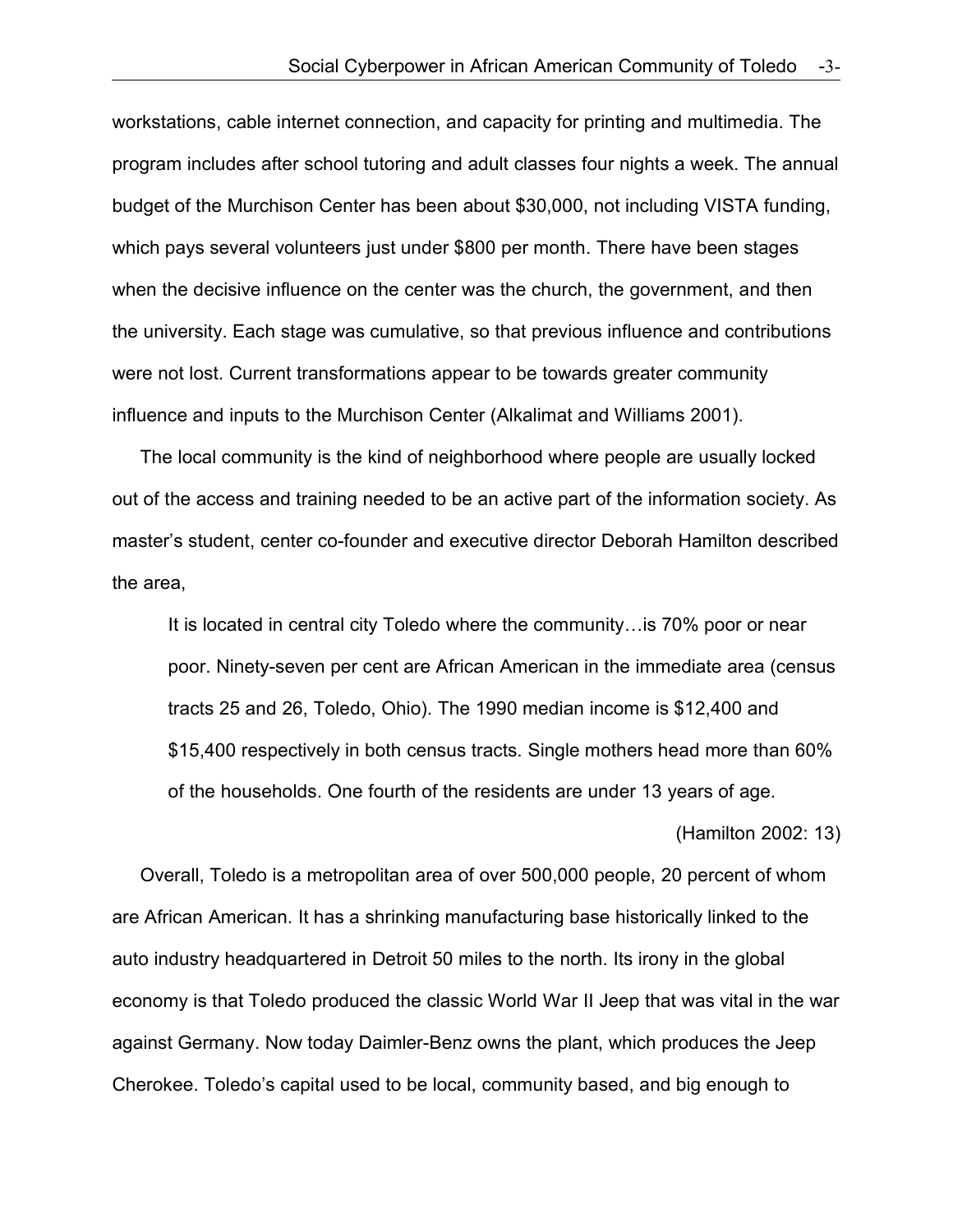finance local projects like building a major art museum (1901), university (1872), and manufacturing, especially glass and auto components. Now most of the big capital is absentee-owned.

Toledo has had considerable effort put into developing community level technology resources. Two 1996 initiatives led to the formation of a local organization called Coalition to Access Technology and Networking in Toledo or CATNeT (http://uac.utoledo.edu/metronet/catnet/). A local housing manager got a Housing and Urban Development grant to build and staff several computer labs in private apartment complexes, and a local academic researcher got involved with a State of Ohio initiative, the Urban University Neighborhood Network. The network started with 9 labs and now has a membership of 34 labs (Stoecker and Stuber 1997). A recent survey to locate all of the public computing in Toledo found over 250 public access sites including schools and libraries (Williams and Alkalimat 2003 forthcoming). In addition, the Toledo labs are active in a statewide organization (Ohio Community Computing Network, http://www.occcn.org) and a national organization (Community Technology Centers Network, http://www.ctcnet.org).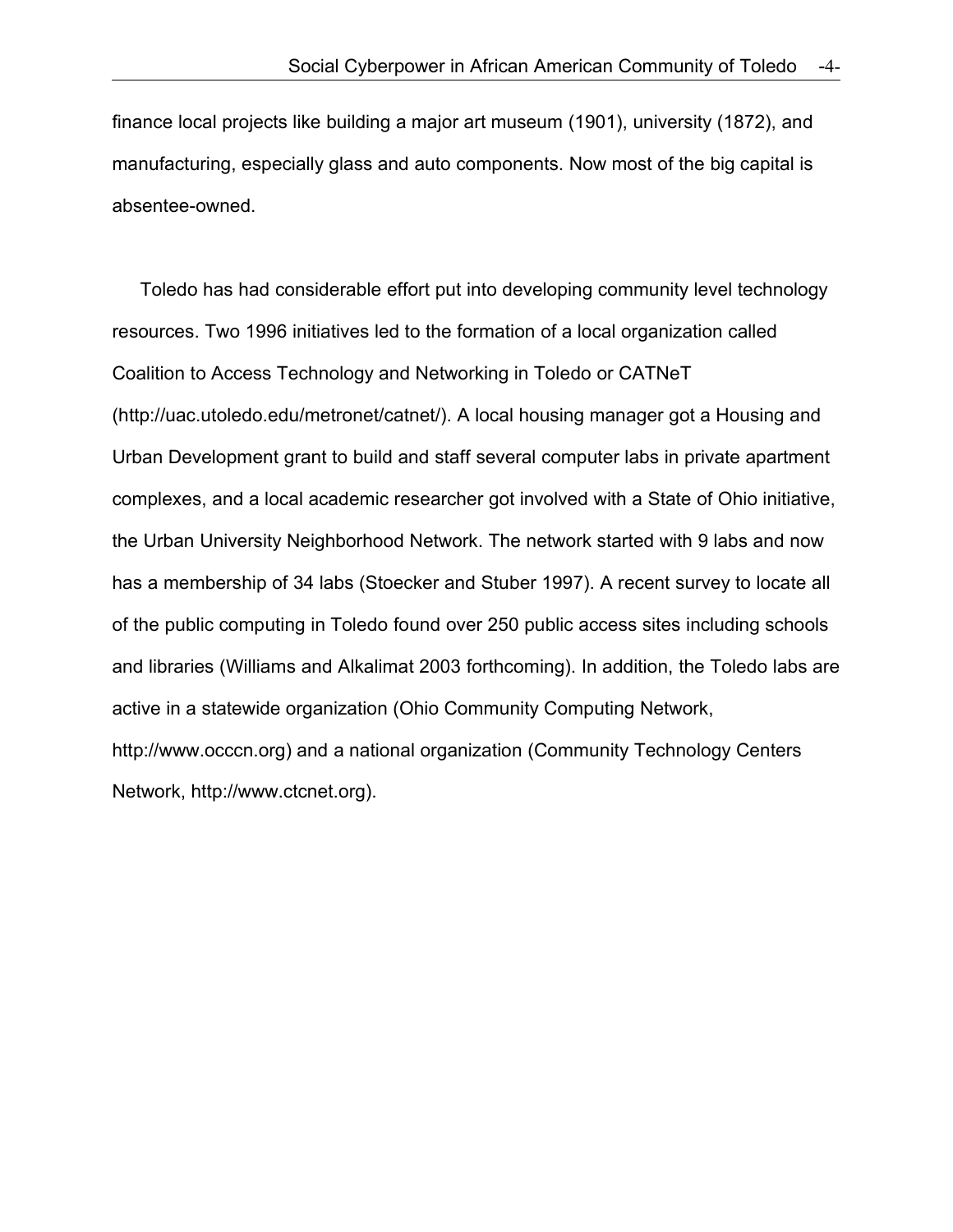**Figure X.1. The Toledo Model**



The Toledo model shown in Figure X.1 proposes how a socially excluded community can be transformed into a networked community, able to mobilize cyberpower to advance its interests. In the model, the transformation from a historical community to a networked community is catalyzed by cyberorganizers and by the organizing and mobilizing impact of the content and interactivity of cyberspace. This is how the actual social organization of the community can create or cooperate with cyberorganizers to build an existence in cyberspace. The process intensifies as the community becomes more engaged in using information technology and dependent on the new opportunities of an entire community sharing a virtual collectivity. It is precisely this collective that will learn how to act, first in cyberspace like sending mass emails or signing a petition, or swarming emails, then by leaving cyberspace and taking action in the real world. Both of these actions, virtual and actual can be called cyberpower as the key staging area for the collective action was in cyberspace.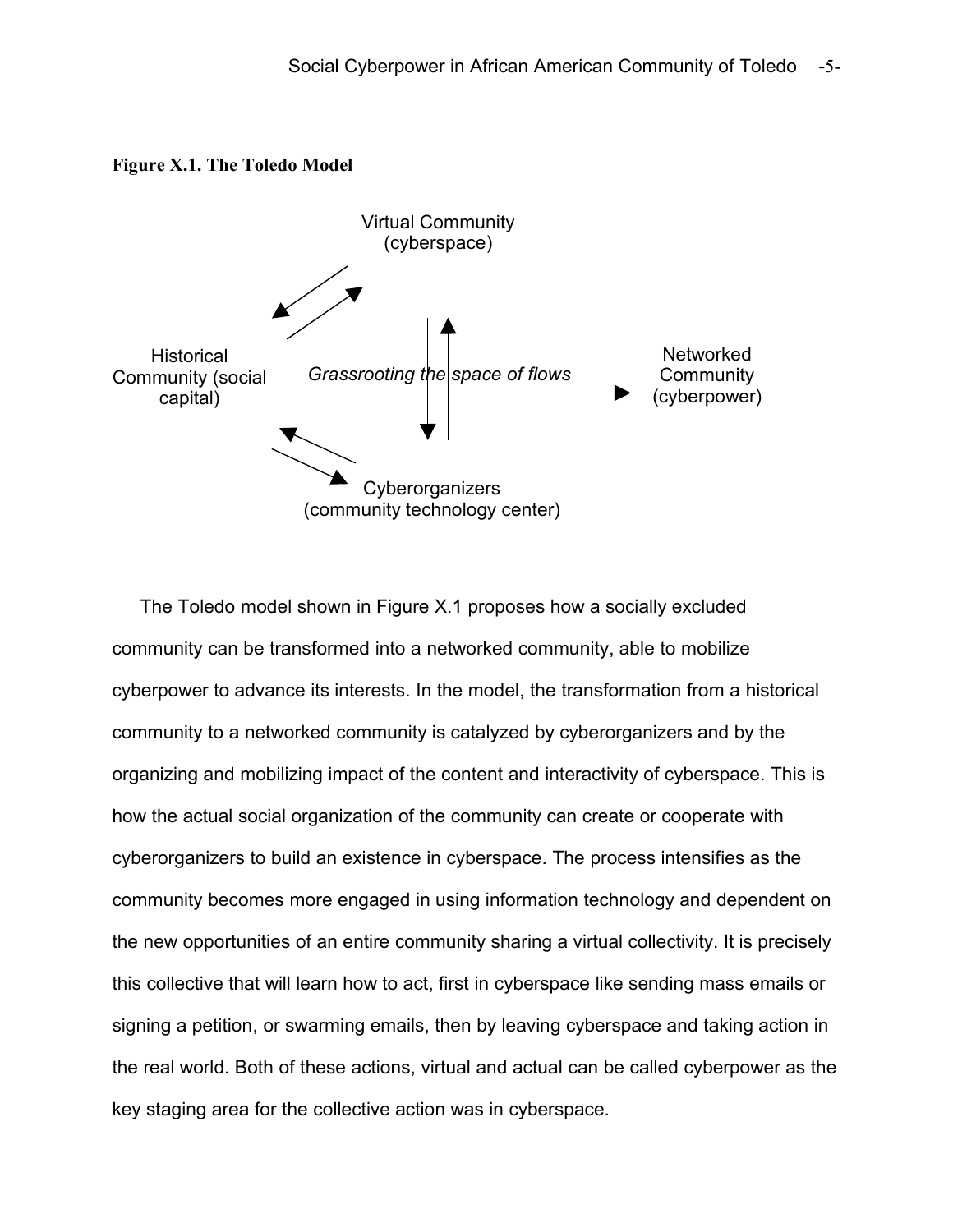# **Findings**

We will now use this four part framework to report on four of the cyberpower projects. Cyberfamilies is a project to utilize the existing practice of research for family genealogy to build a database beginning with individual extended families to network and link-up an entire community. Cyberhair is a project based on databases of beauty salons, combs, and information resources about hair care and design. Cyberchurch is a project to build a dynamic database of church websites, and extend that into a comprehensive virtual community of individual churches and the entire religious community. Cyberschools is a project to use cyberspace in two ways, as a directory of individual school web pages, and a site for a community wide campaign to pass a state mandated proficiency test. This is a work in process.

**Table X.1. The Historical Community: The Actual Experience and Its Virtual Representation (The Toledo Model)**

| <b>Actual</b>     | <b>Virtual Experience</b>  |                                               |
|-------------------|----------------------------|-----------------------------------------------|
| <b>Experience</b> |                            | <b>URL</b>                                    |
| Neighborhood      | <b>Virtual Dorr Street</b> | http://www.murchisoncenter.org/dorrstreet/    |
| Family            | Cyberfamily                | http://www.murchisoncenter.org/cyberfamilies/ |
| Church            | Cyberchurch                | http://www.cyber-church.us                    |
| School            | Cyberschool                | http://www.murchisoncenter.org/cyberschools   |
|                   | First Saturday             | http://www.murchisoncenter.org/firstsaturday/ |
| <b>Business</b>   | Cyberhair                  | http://www.murchisoncenter.org/cyberhair      |
| <b>CTC</b>        | Murchison Center           | http://www.murchisoncenter.org                |

# *I. Cyberfamilies*

### **Historical community**

The family is generally regarded as a core institution of every society. It has been the vehicle for procreation and social reproduction – people have babies to replenish the community by creating a family, and then in turn rely on the family to socialize the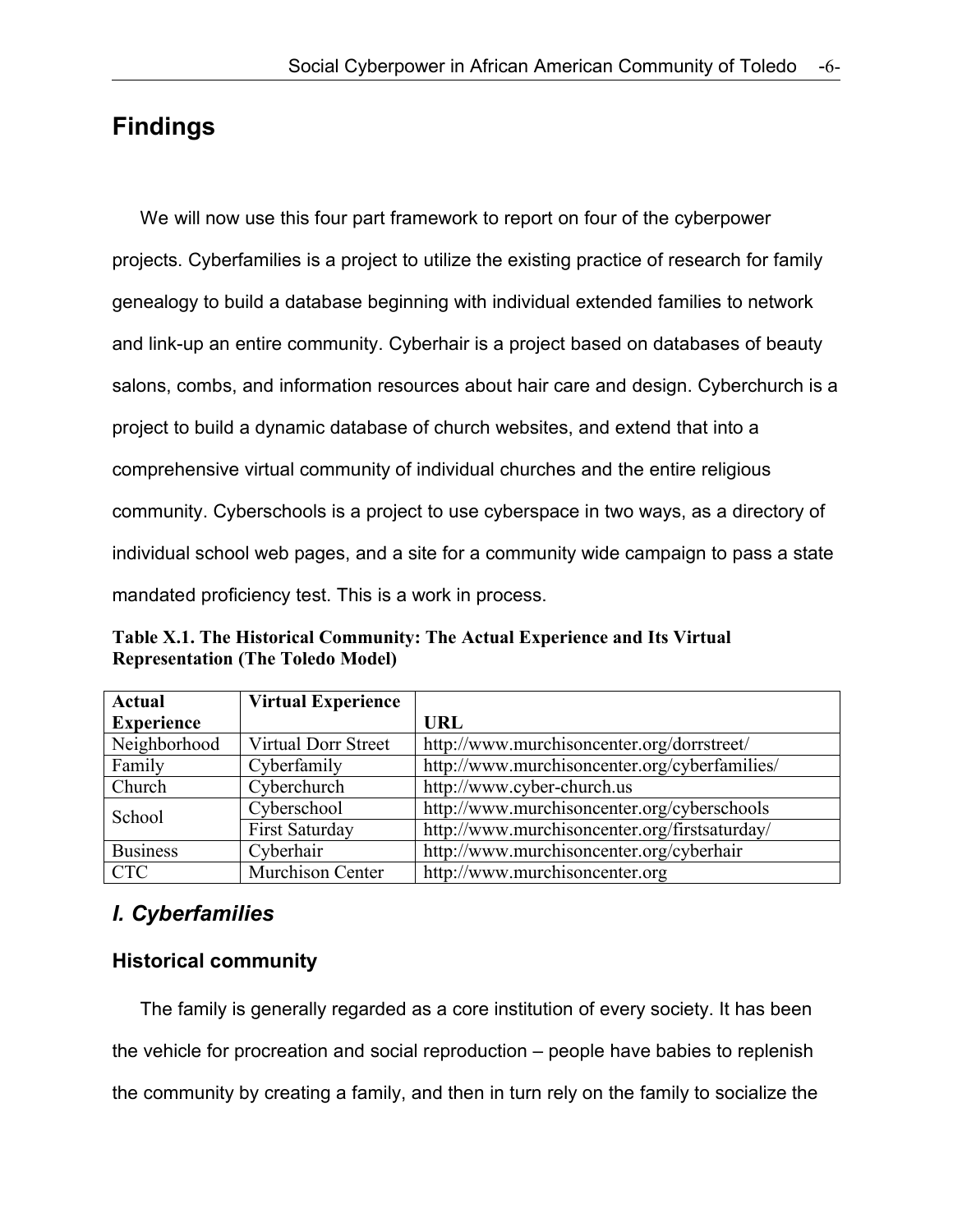children to become members of society. The research focus on the Black family, especially on changes in Black family organization, has charted the Black family from its origins in Africa through the destructive terror of slavery, sharecropping tenancy, and industrial city life. Within this, the most persistent debate has been over the relative importance of slavery in understanding the persistence of family disorganization today.

This leads to one of the main obstacles in building a family database. There are limited records of biological parenting under slavery. Although a slave culture did emerge and provide a counterweight to the system, official records regarding family continuity were based on the slave owner and not the slave. In addition, family relations without formal legal marriage, and generally without documentation, presents a problem for anyone researching family history. On the other hand, it is precisely these problems that lead people to value the successful attempt to reconstruct family networks.

Cyberfamilies pointed up a big difference between lineage as tracing ones origins versus family history as tracing ones socio-biological network, inclusive of all its many branches and hubs. A lineage network will include the shortest available distance between two points in a family network, but a social network includes all available branches. Some family members seek historical meaning by linking with a particular ancestor, others by linking with broad social forces in society and the world. In my own family, the progenitor is Free Frank, a slave who bought himself and 19 other family members. The family points to him as the main frame of reference. The question is, How are you related to Free Frank? On the other hand, during family gatherings people might have spoken of the role the family played in different wars, of the different professions and industries people worked in, cities where different family hubs were located, and so on (Simpson 1983).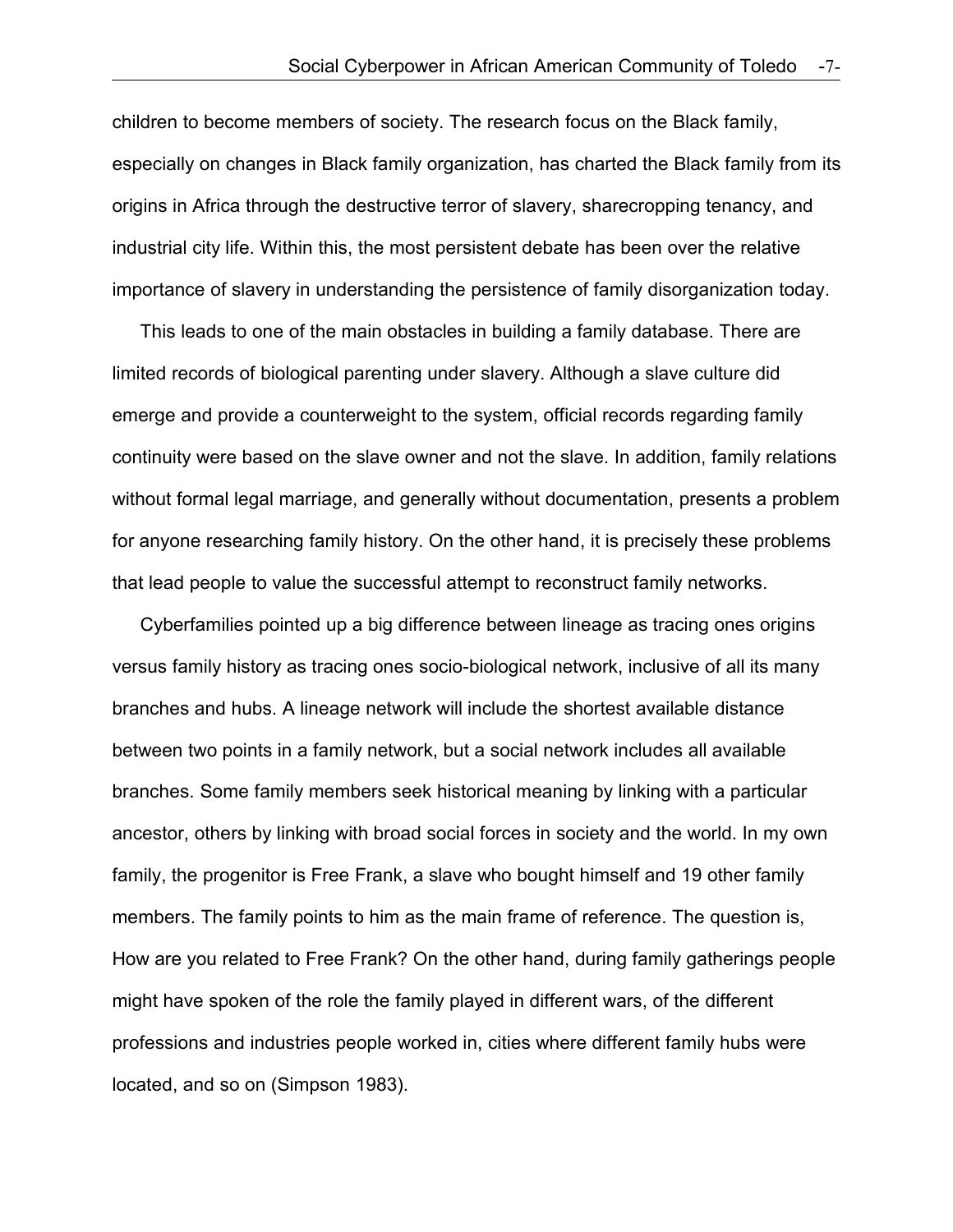The family has been a hot topic in cyberspace, even for African Americans who are not online to the same extent as other ethnic groups. We identified two main kinds of genealogical sites designed for African Americans: general genealogical sites on African Americans, and research databases such as the census, government records and so on, including a great deal of information on specific families. (See the following: http://www.afrigeneas.com, http://www.prairiebluff.com/aacemetery, and http://freedmensbureau.com) In addition, many personal websites have some kind of reference or link to family content. The people who make up the content in most of these sites often do not know that information about them is available in cyberspace. This is public information.

#### **Cyberorganizer**

The cyberorganizer for this project is Pauline Kynard. Ms. Kynard completed her undergraduate degree in Africana Studies while working as Director of the Art Tatum Resource Center in African American Culture of the Toledo-Lucas County Public Library, Kent Branch. She developed the Cyberfamilies project as her undergraduate thesis project. The project is now a formal collaboration between Africana Studies at the University of Toledo and the Art Tatum Center.

The first stage was to identify one or more families who met three criteria: basic research materials have been collected, a family member is willing to work with the project as liaison with the family, and the family agrees to have this information freely available on the cyber families web site. Working with her on their respective families are another undergraduate major in Africana Studies representing the Jaynes family, and my sister who had started a web project on our McWorter family. The three families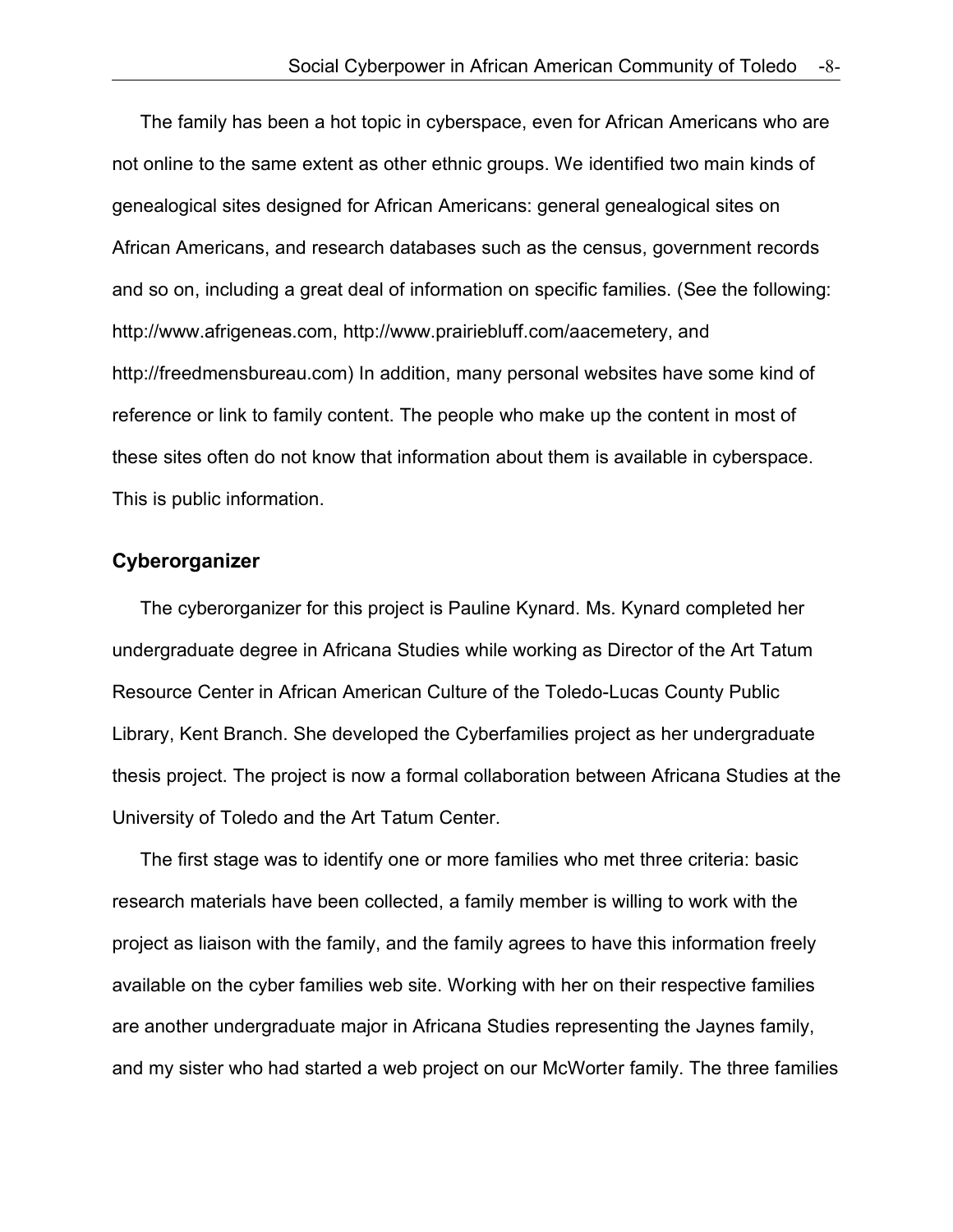were different in their approach to family history, but each already had completed a great deal of research. The Kynard and Jaynes families are large families settled in Toledo for three generations. The McWorter family is part of the official record of African Americans in the state of Illinois from the 1830's.

#### **Cyberspace**

Ms. Kynard worked with each family to organize available material and assist in additional research. When discussing the digitization aspect of the project it was necessary to discuss continuing research on the family. Once she has gathered and codified the information the task was for the Africana Studies Media Lab to write software for a database to express the full branching of a family social network. The working model enables every person in the network to become the center of an investigation that can follow every branch of the network that we have information for. It is a matter of statistical calculation to determine how many links we are away from each other. The most celebrated finding is that people are no more than six connections away from each other in actual reality, but the way that cyberspace has been constructed any given web page is 19 clicks from any other, but this finding only applies to the 24% of cyberspace that is available via simple surfing (Barabasi 2002: 25-40, 165). Clearly our actual social lives are more connected than our representations in cyberspace. But this need not be the case.

Each individual in a family network has a page. This places them at the center of kinship links to the broader network, through their parents and their children. Each individual is at the same time at the center and the periphery of an expanding network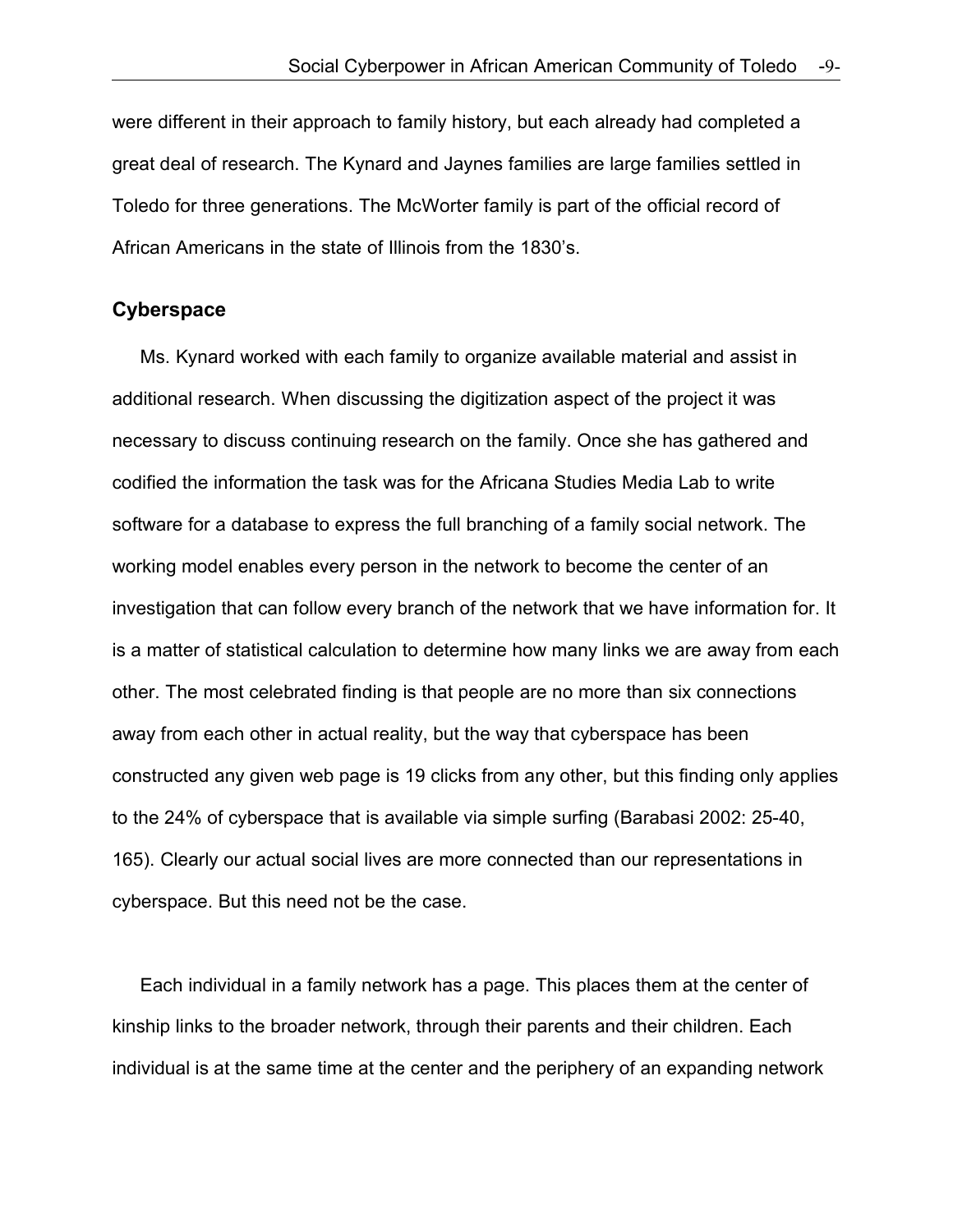of humanity, going back into history and forward into the future. Stable communities will be more closely connected, but over generations most groups are likely to be much closer than people think.

#### **Networked community**

The first outcome from the pilot stage of this project is that Ms. Kynard was asked to prepare a CD for the Jaynes family reunion. This project has now become an organizing activity in the family to digitize their history and current make up. Secondly, she is preparing a slide-lecture presentation on the project for community groups interested in genealogy. And, the library is considering expanding its uploading functions such as is required by the cyberfamilies project, i.e., giving more importance to creating digital libraries of local content.

The project is moving to an institutional process that will create a new generation of family cyberarchivists, e.g., students in school. Plans have been developed to implement a module for graduating seniors at the local Black high school to develop digital family history. They will have the option to contribute their family information to the database of cyberfamilies. As the families interconnect then the identity of the network will shift from family in a narrow sense to community in a broad sense. We will discover as never before the logic of kinship and be able to transform it as a network into a communications channel for cyber activity. The latent social cyberpower of this dormant network will be activated. This will be its digital awakening and engagement.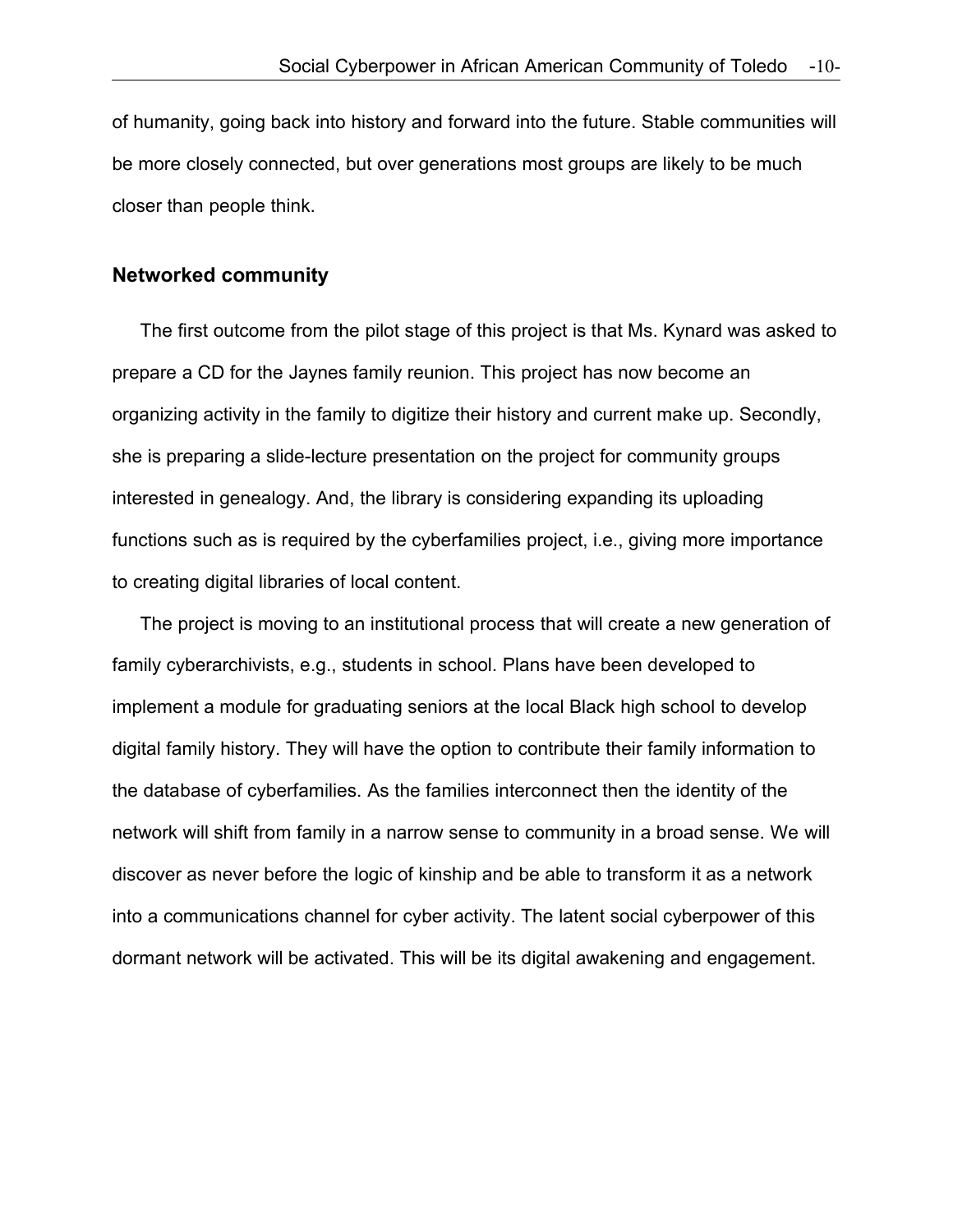### *II. Cyberhair*

#### **Historical community**

Taken together, hair care and hair design are an important part of social life, culture and identity in every society. In the Black community they are especially critical because African hair has unique qualities for hair sculpture and because there is a long tradition of African American cultural excellence in this activity. The hair salons are centers of economic, cultural and social action. Doing hair is rooted in deep cultural economics, encompassing family labor, barter with friends, or doing it by oneself.

The beauty salon was created to provide a service in the urban Black community, especially in the 20th century. As a result of proletarianization, African American families became smaller, family networks were de-territorialized, and many services became commodified. The salons became centers of cultural production and economic exchange as well as "third places," sites of public discourse that form a hub serving across a dense network of families, friends and acquaintances. Transgenerational interlocking networks of families and churches are vehicles for discourse. Beauty salons are a vital part of the African American public sphere.

The main icon of the Black woman as entrepreneur is Madame C. J. Walker, founding leader of the Black hair care industry. She invented a new chemical process for hair care and design. But her impact went way beyond this. She recruited and trained a corps of hair care workers thereby giving beauticians a greater professional profile. This was the most stable form of independent business ownership for Black women in the 20th century. She provided significant financial and moral support to the writers, artists, and institution-builders who became known as the "Harlem Renaissance." She also did so with the political militants of the "New Negro" movement.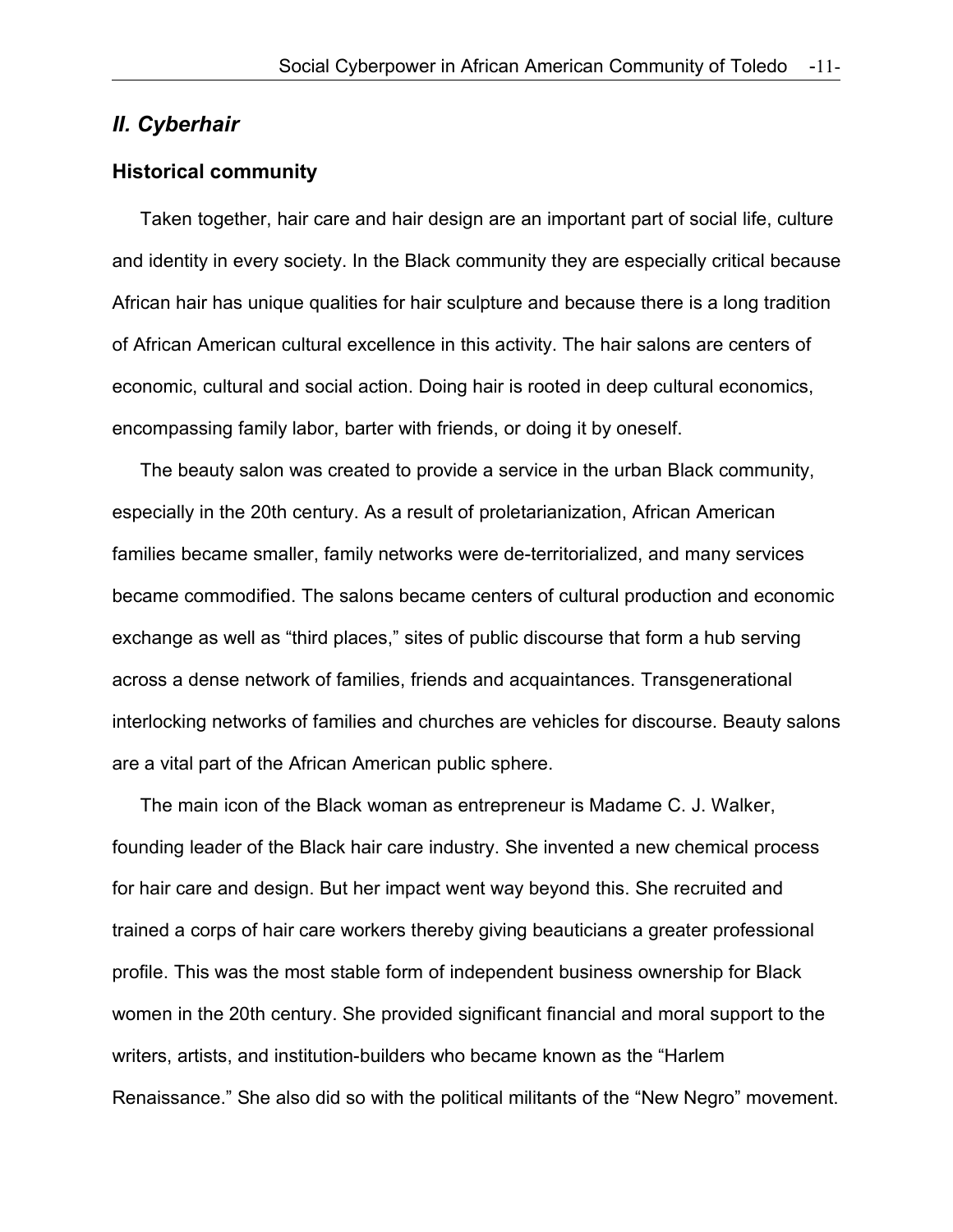However, today the political economy of the Black hair care industry is changing. One major example is the retailing and wholesaling of Black hair care products. In Toledo there is one Black hair products distribution company over 40 years old. Over the last ten years Asian business interests have opened at least four megastores, each with more than ten times the floor space and product selection. Salons located in the major malls and department stores now include Black people in their market. This has led to a tension between the traditionally more networked, "conversation-intense," and slower beauty parlor in the community and doing hair as a commodity in a time-driven, mass market, mall environment.

The beauty salon in the Black community has historical roots but is in a state of crisis. There is some hope for the future, however, as the main Black high school has a growing cosmetology program. Enrollment there is greater than that in many of the more high tech areas that lead to a college major in engineering and computer science. Enrolling in cosmetology is also evidence of a desire to get a skill and possibly be selfemployed and able to support oneself and a family.

#### **Cyberorganizing**

The Cyberhair project emerged in three stages: a conference, a class project, and a MA thesis project. The conference defined the project, the class began the enumeration of salons, and the thesis work built the Cyberhair website, "Black People's Hair."

A symposium was held on 6-7 March 1997, "Black Peoples Hair: A Symposium on the Political Culture of Everyday Life." (See

http://www.murchisoncenter.org/cyberhair/conference.htm) It was the first year of the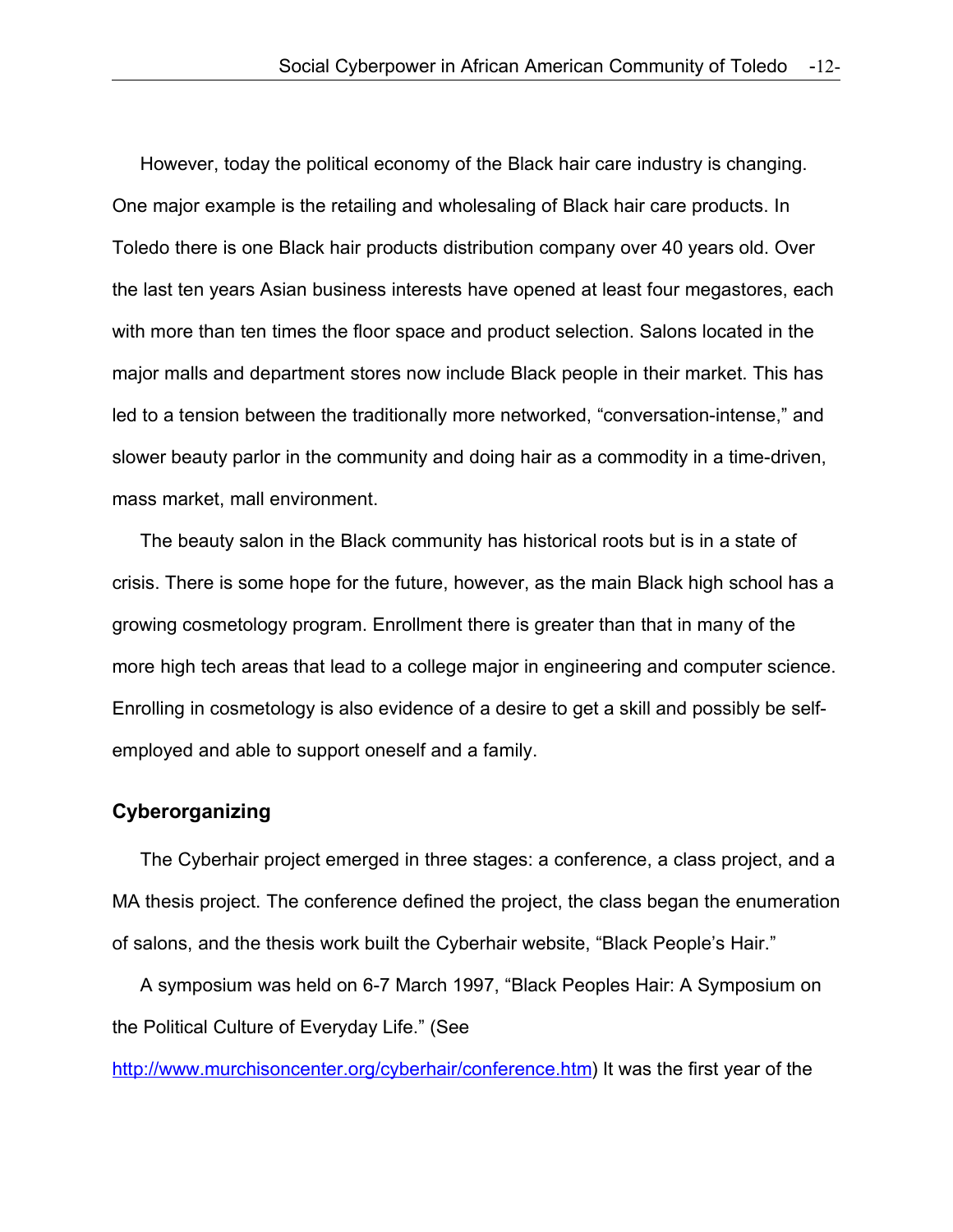UT Africana Studies program. As a way to bring Black studies to life for UT students, many of whom are first in their families to attend college, a day when art historians who focus on African hair, hair braiders, and students could bring their knowledge together. The conference was scholarly, with presentations on the mutual influence of African and African America hairstyles over the last five centuries. It was practical, with hair braiders demonstrating their work on volunteers. And it was emotional and personal, with participants sharing stories of their struggles with their hair and their identity.

The conference set the framework for the Cyberhair project in three ways. The project would focus on cultural production rather than cultural performance. It would advocate Panafricanism as a cultural approach. And it would advocate the adoption of information technology as a technological foundation.

The Africana Studies program then organized an undergraduate course called "Cyberspace and the Black Experience." (Chronicle of Higher Education 19 May 2000: A18) Along with readings and seminar discussions, the course initiated a practical research project to build a database of Toledo's African American beauty salons. Here a debate emerged over whether it was a "politically correct" action to study places that were hostile to a positive Black identity, meaning did anything other than natural hairstyles. The one sister in the class with "trendy locks" was opposed to going to the beauty salons for this reason, but the others who all wore styles more in the mainstream of Black Toledo agreed that this project would make a big impact on the overall Black community. They were responding to the design of the assignment, to build a cyberresource that might motivate people to become computer literate and cross over the digital divide.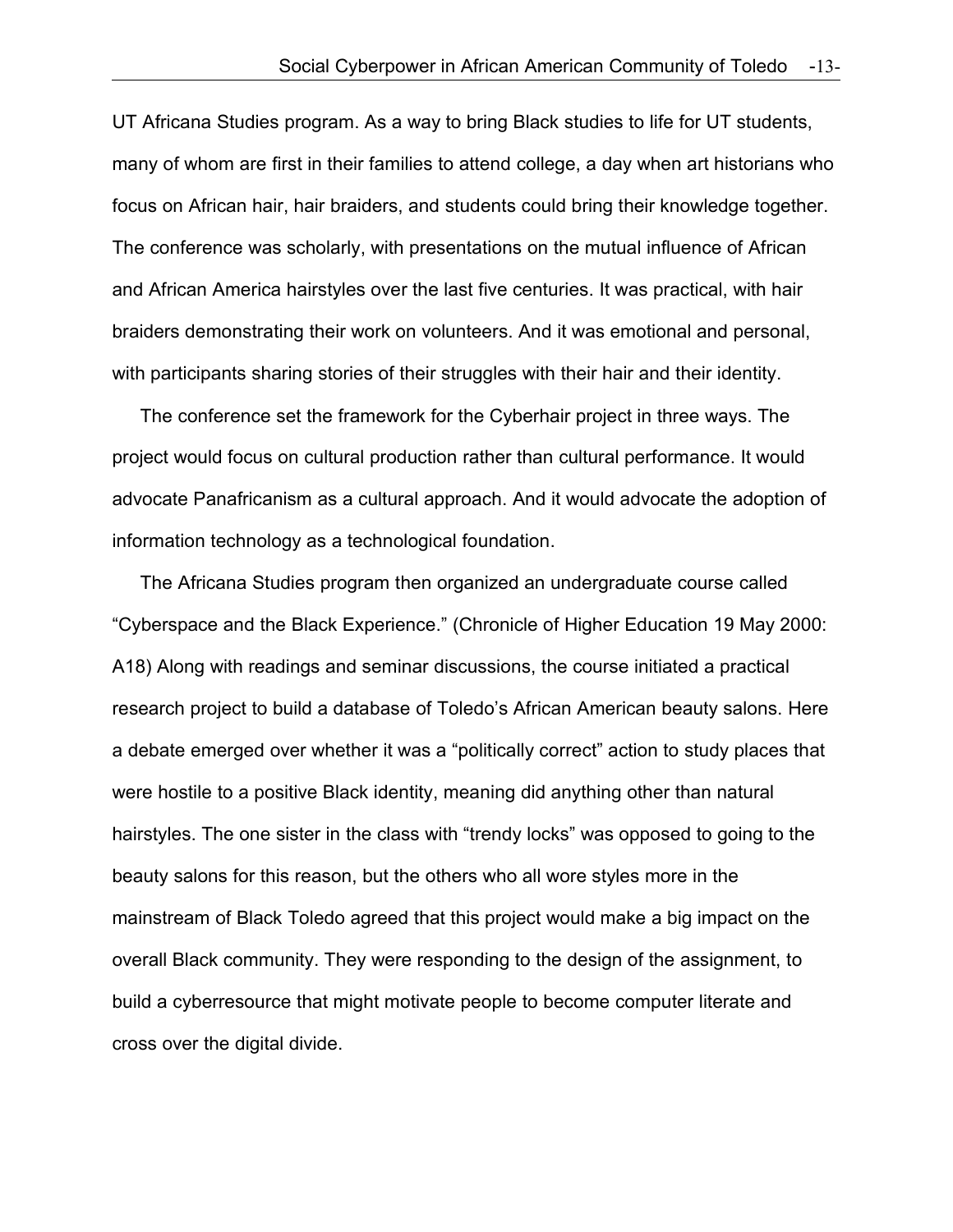The one young man in the class took up the task of completing the database as his masters project in Africana Studies. In his thesis, Brian Zelip explains his situation:

I am a white male. Every salon I went to was a Black salon. 78% of the salons were owned by women. All of the salon owners were in their mid-30's or older, whereas at the time of the research I was 24 years old. … It was anticipated that the research being carried out by me would be faced with some degree of resistance and non-cooperation." (Zelip 2002: 88)

He bases this on the social meaning of color, gender, hair and age. However, he then attributes his success to how these barriers were overcome: the salon owners' respect for the research sponsors (UT Africana Studies and the Murchison Center) and for his knowledge of the African American community and culture. Zelip had been the hip-hop deejay on the campus radio station.

#### **Cyberspace**

The website was built around the 1997 hair conference, the database of beauty salons, and a collection of images of Afro combs. This anchored the digital identity of virtual Black hair in the actual space of cultural production rather than cultural performance. Beauty magazines stress cultural performance – gorgeous women, lots of documentation of spectacular events, product ads, and celebrities. The magazines are like dream books to guide stylist and the customer. In contrast, Cyberhair's emphasis on cultural production targeted the universal experience of everyday life:

The Africana Studies Media Lab digitized a collection of combs from the US and elsewhere that the author gathered over a 35 year period. The process of organizing the digitized images facilitated our discovery that the Afro comb has passed through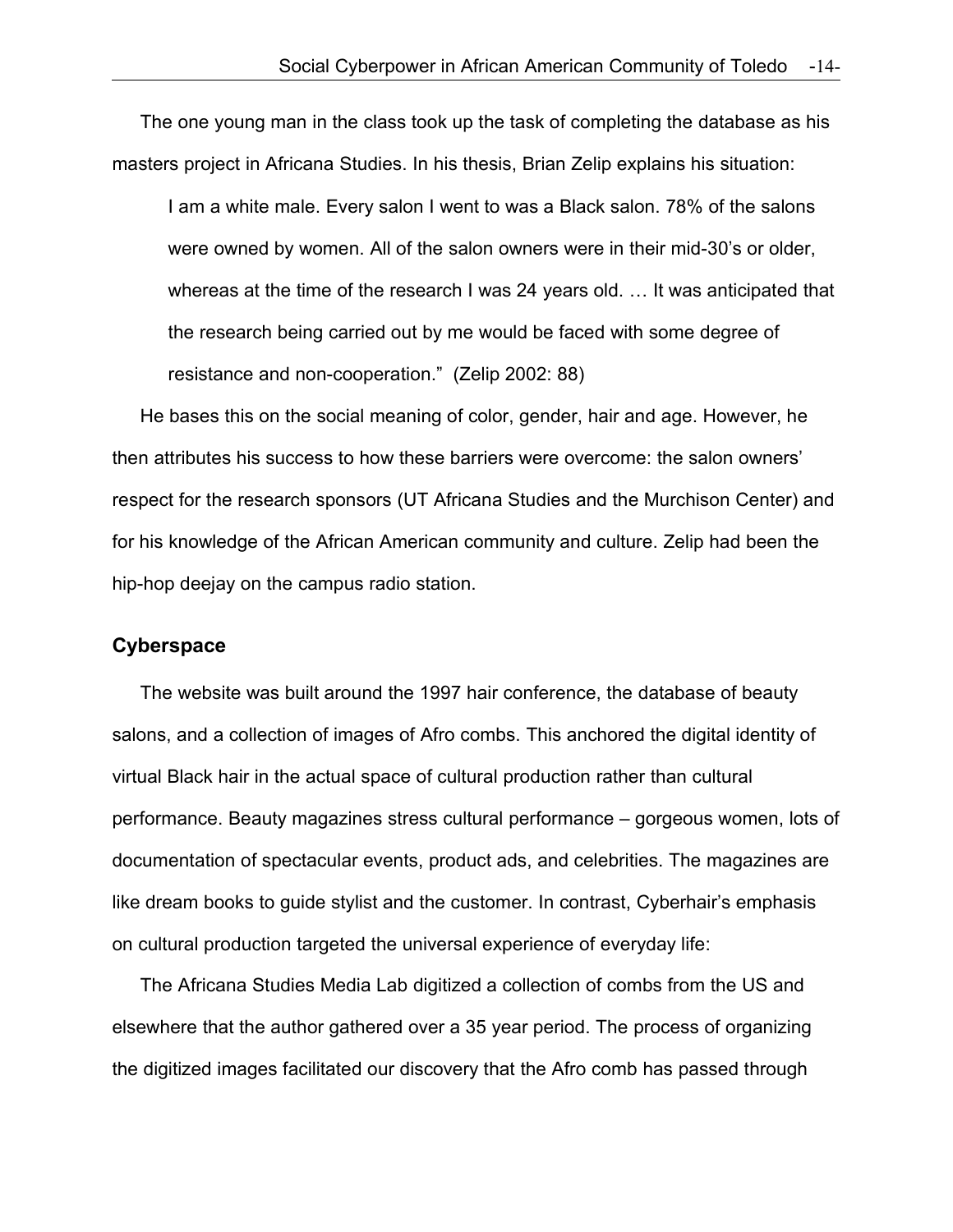four historical stages: traditional, industrial, Panafrican, and global. The combs began in traditional society (made of wood), underwent further development in industrial society (metal), took new forms during the struggles for national liberation (wood, metal, and plastic), and now reflect the reality of globalization (extruded plastic).

#### **Networked community**

In the project, students become cyberorganizers, relying on the historical community of salon owners, stylists, and customers to help build the site and determine its future evolution. Out of fifty salons, seven owners were found to have active email addresses, but none of the shops had a computer in the salon for business or the public. But as a result of contact with our project several salon owners and stylists have taken computer classes at the Murchison Center.

Zelip went on a study tour of South Africa and took the opportunity to document hair care practices. On one occasion he found a beauty salon next to a cybercafé. The hair stylists had never been online. He gathered them in the cybercafé to view Black People's Hair on the web. When he returned to Toledo, he showed slides of the South African experience to the stylists who were in the site. This is a small example of cyberspace creating a Panafrican experience at the grass roots in the 21st century.

Survey data collected by students identified a small number of salon owners who are interested in making efforts to use computers and the Internet. The Murchison Center set aside computers to place into salons, and a masters student from the University of Michigan School of Information joined the project as cyberorganizer to carry out the installation and support of the PCs. This will enable the project to support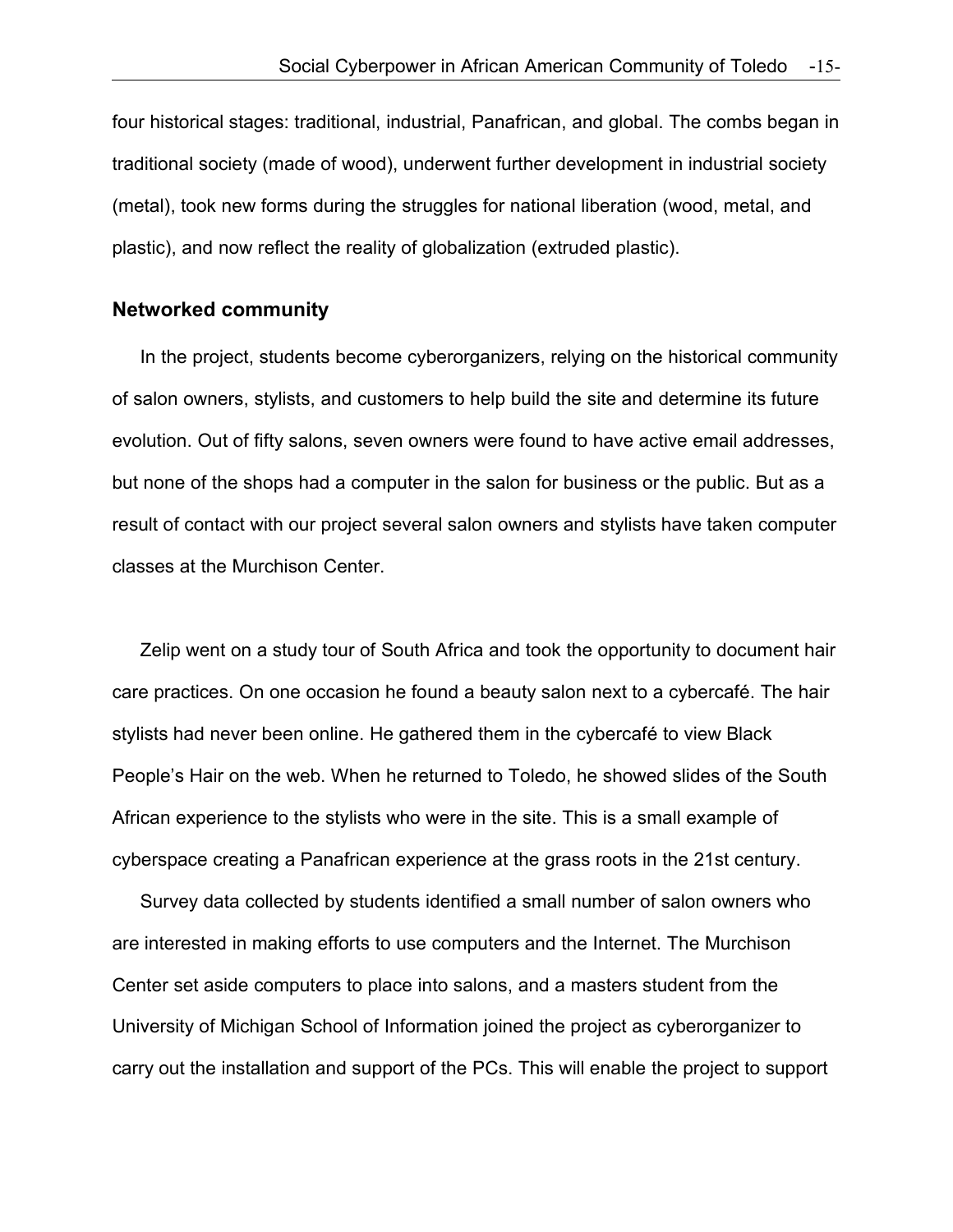the use of software for the salon as business, and the Internet and the World Wide Web for customers. In the future we will investigate the possibility of uniting an intensely individualistic group of entrepreneurs into a collectivity to serve common interests.

### *III. Cyberchurch*

#### **Historical community**

The church is the most comprehensive social institution in the African American community. It provides a total experience based on its embodiment of culture, ideology, social organization, economic development, leadership, ritual, and a moral order. It is important among the social cyberpower projects because it also has had a long history of adopting new advances in communications technology. Today one can experience the Black church in person, on the radio, on television, in print, on video, CD, DVD, the Internet and the World Wide Web. The actual church takes up regular time each week and provides host space for many community activities. It seems only a matter of time before the church in cyberspace will rival the traditional gathering of a congregation.

Our survey suggests that there are at least 300 churches that primarily serve African Americans in Toledo. This constitutes the most powerful set of leaders, real estate interests, ideological consensus, and mass mobilization in the Black community. However, the church has to adapt to the new technology if it is to serve youth as they become cyberactivists. When we began our project less than 10 churches had their own web page reflecting the community wide impact of the digital divide. When the church adopts a new technology it also has the role of infusing it into other community activities as well. It is in this sense that Cyberchurch is a pivotal project.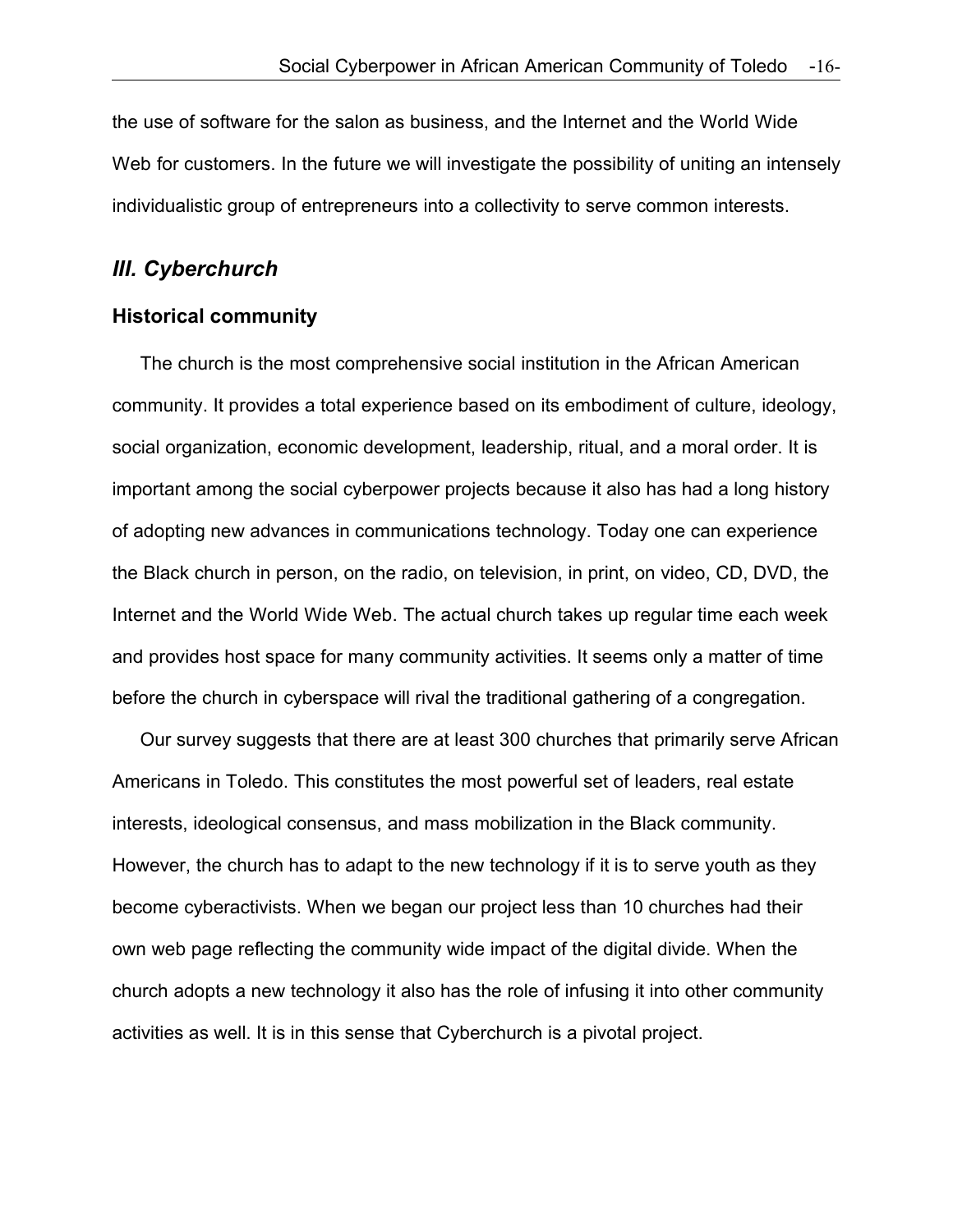### **Cyberorganizing**

Cyberchurch began as a research assignment in an Africana Studies course on the Black church. Reverend Al Reed, a local minister with a social activist background, was recruited to teach the course once a week every Saturday morning. This schedule was set to allow for non-traditional working students to enroll in the course. Each student was assigned to gather church information for a web page. We began without allot of computer literacy. However, the majority of students became comfortable and fluent with basic computer software and aspects of the web. In fact, out of this course, a couple of students even became teachers at the Murchison Center and leaders of the Cyberchurch project.

A second process was outreach to church leadership to attend free computer literacy orientation sessions offered weekly by the Africana Studies program. The main result of this has been a greater interest in the project. Many of the participants in the early morning outreach sessions also began attending evening workshop sessions. The process of building a virtual community was itself becoming a meaningful social group meeting on a face-to-face basis. These discussions were important for several reasons: they became focus groups to get community feedback on the project, they educated people about the project and got them to buy into the plan, and it allowed for students to emerge and make the transitions from student to community worker.

The project plans four progressive levels in the expansion of the Black church into cyberchurch. Level one is a church in the online church directory, with a web page containing publicly available information about the church, including a photo. Level two is a church that has supplied information about its staff, organization, calendar, and program and that has at least ten of its members with email signed up to a Cyberchurch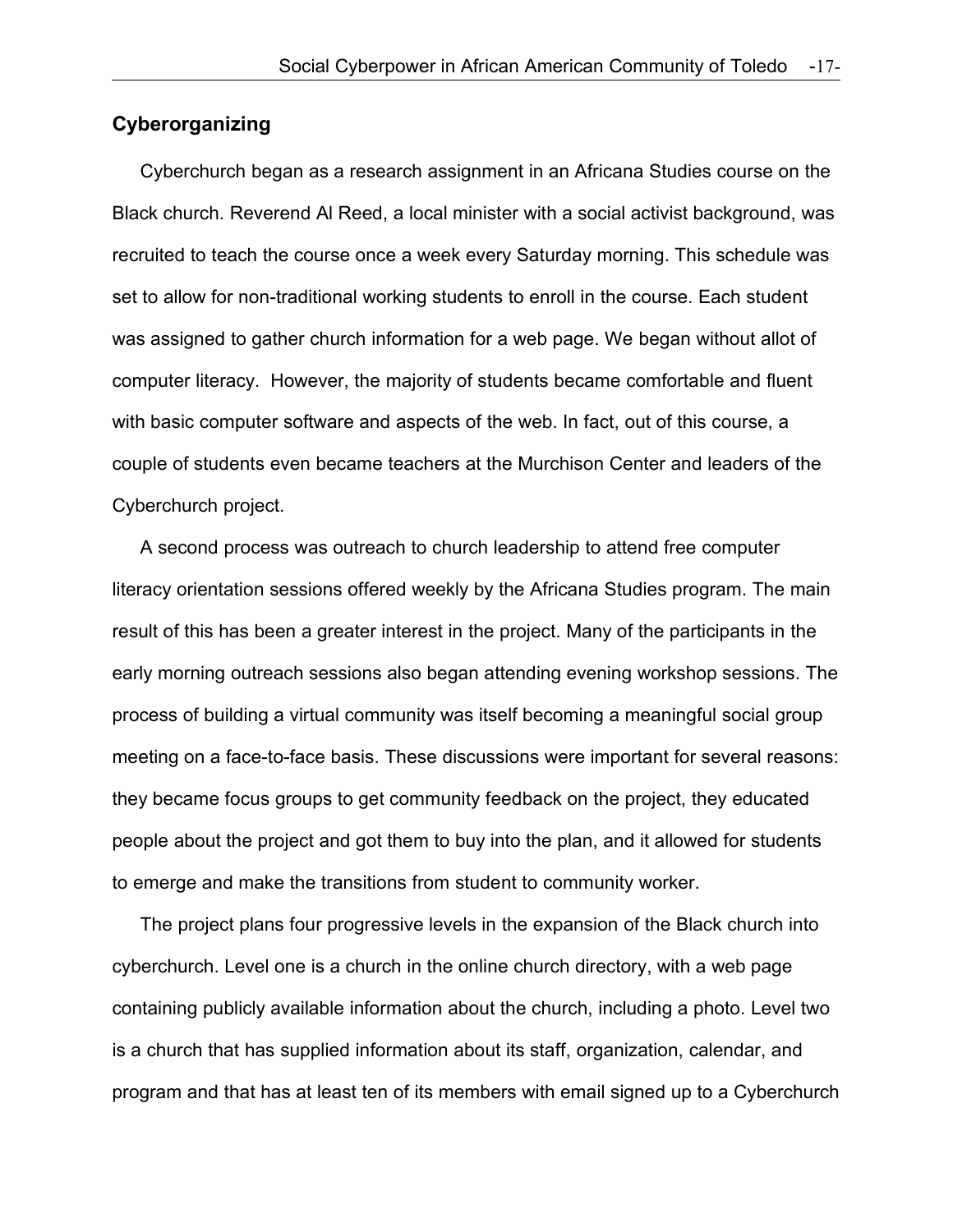electronic discussion list. Level three is a church web site with sound files, and/or video of at least one sermon and one song by the choir. Level four is a church with its own community technology center.

An action-research team called the Toledo Spiders carried out the data collection for level one. This team was made up of undergraduates and led by a graduate student in Africana Studies, all paid with federal work-study funds. The team used digital cameras and tape recorders to document conferences and churches as part of the Cyberchurch project. The project began to take off as people were motivated to get their own church online, and community organizers began to see this as a positive organizing project. The Murchison Center staff is currently organizing to visit each church to make direct contact with the church leadership. Unless a church member has participated in Cyberchurch classes, this visit is generally the first notice the congregation has of the project, which is usually followed by a regular announcement in the printed church bulletin distributed every Sunday.

There are five main lessons from this work: First, standardization of a main template for the project solved problems created by first trying to use freeware and free web hosting with people with low computer literacy. Second, emphasis on email seems a more democratic way to build a networked community while building a main web location as a virtual base of operations. Third, early adopters of this program were church seniors, but the critical mass for the church to become a networked community will be the youth. Fifth, student workers have to be mentored in terms of technical skill, attitude, and time management. Lastly, the greatest resource in building a cyberorganizing project is the bonding social capital that sustains participation.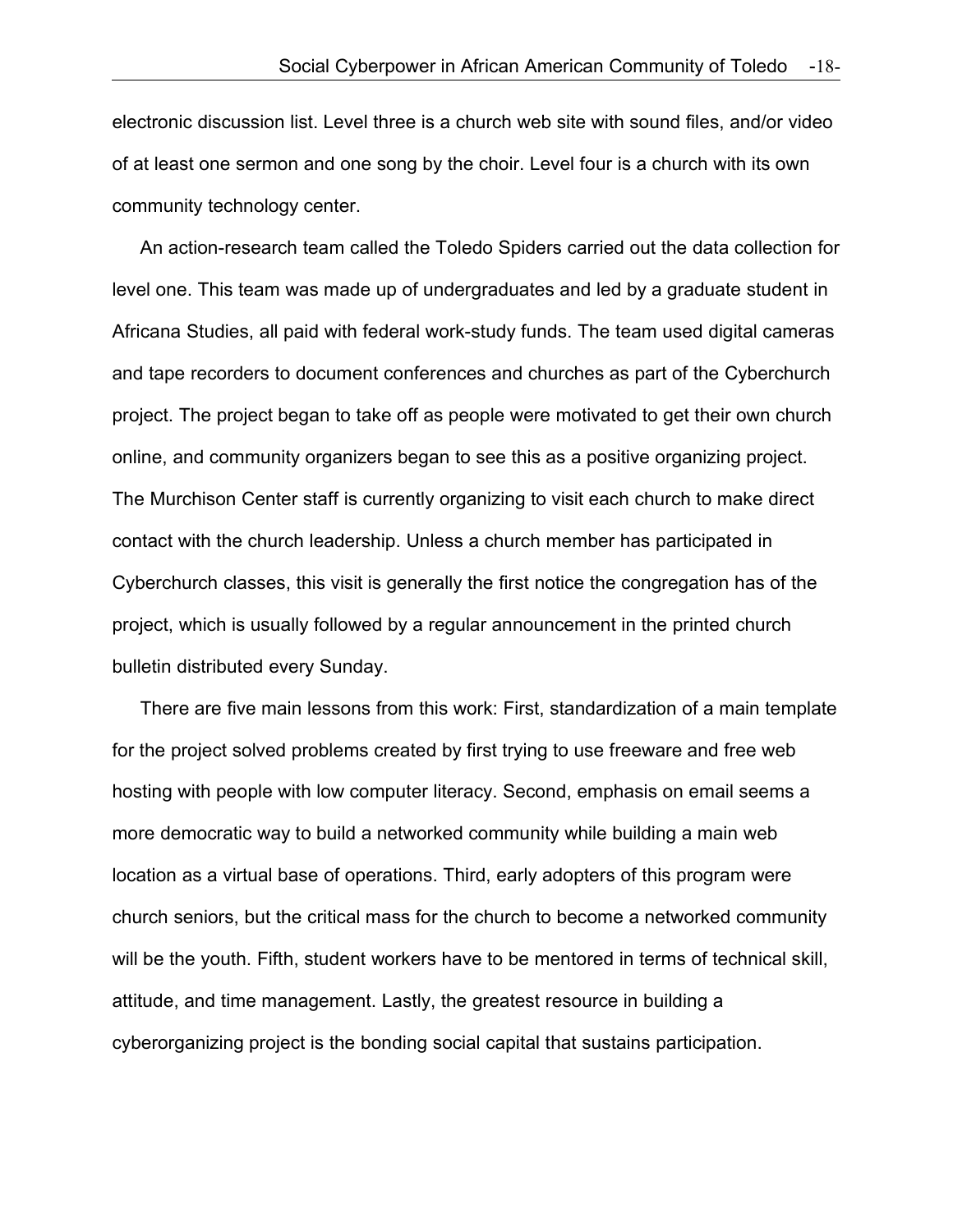### **Cyberspace**

The general plan for the page is to combine the feature of a general portal with a database of individual church web pages. Again, our emphasis is on cultural production. We are approaching the church in terms of sites of cultural production (churches, seminaries, and publications) and tools of production (holy texts, hymns, and theologians). Linking all of this together can create an environment embracing all organized religious activity. One sister attending a Cyberchurch session responded to this design with a smile on her face saying, "My Lord, if we can all get together like this in cyberspace then we can all be in the same church."

On the site, each church's web page is based on a standardized template. The page allows for voluntary submission of information to start the process of a church being added to the database. Confirmation by the Cyberchurch team is necessary before any information is posted.

The logic of this structure follows an intervention by cyberorganizers into the internal organization of the church resulting in the church becoming itself a cyberorganizing force within the community. The cyberorganizer can join the church or just work with it, but also there will be church members who have or gain the skill who become cyberorganizers as well. In fact it is not too early to see the emergence of a new field for church professionals, cyberministry. The digital archive of the Black church experience will constitute its historical identity, and digital interaction will become a major vehicle for collectivizing religious experience.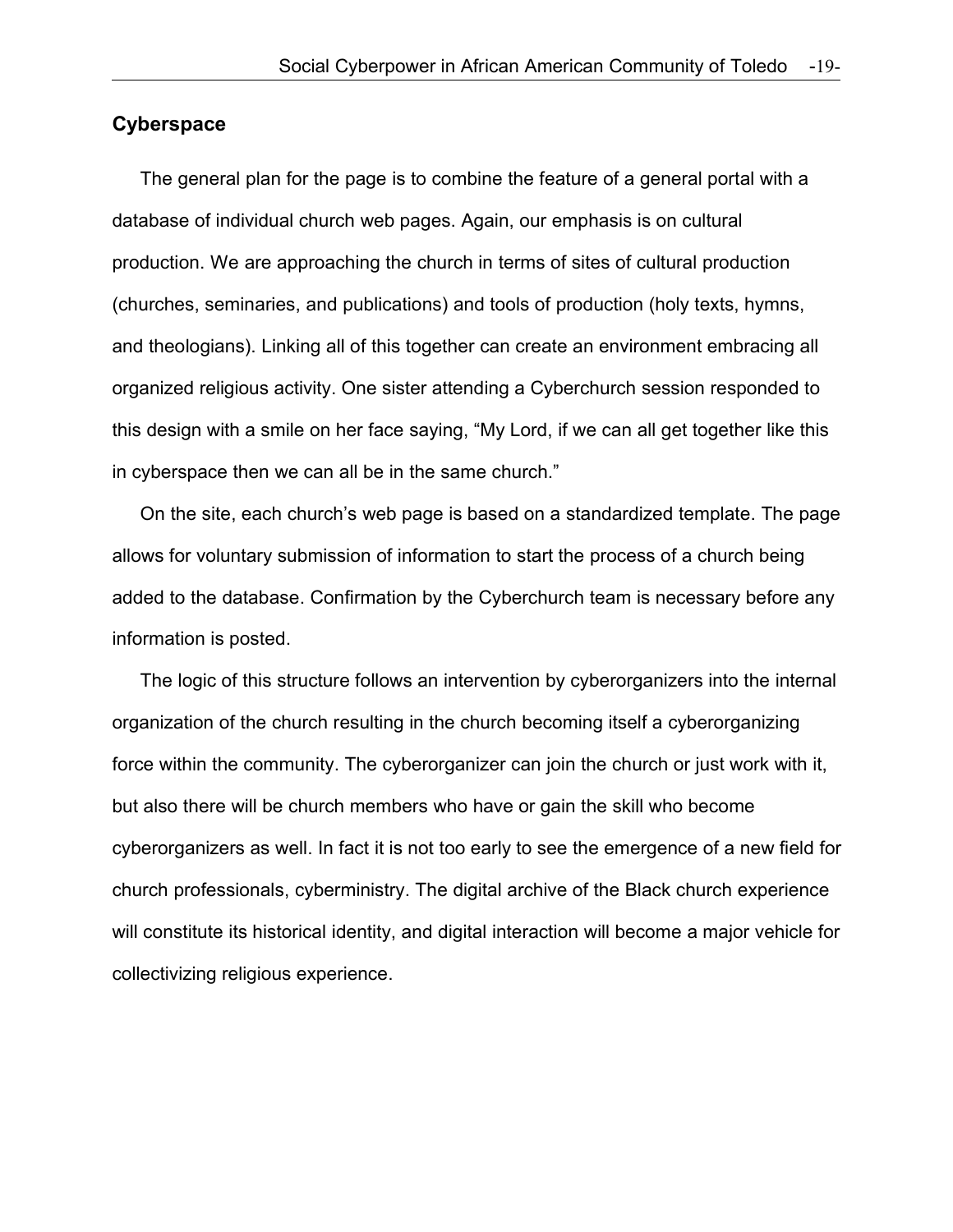### **Networked community**

The church as a networked community can come into existence as each of the four levels of the cyber church project is achieved. The key is level two, when church members join the electronic discussion list. With more than 250 churches at level one now, level two may result in more than 2,500 people on an emailing list. We are currently in the process of building level two and the mailing list. The Cyberchurch team meets in a working session once a week. They will constitute the editorial collective for a newsletter based on a unified church calendar. This will be sent out as an email message, while the annual calendar will be archived on the web site. While starting out as a mailing list, the role of cyberorganizing in this case is to building a discussion list.

A community organization in Chicago has also joined Cyberchurch, adding Chicago churches to the site. On a national level, the project has been joined by the National Society of Black Engineers (http://www.nsbe.org) with more than 300 local college chapters of African American students in engineering and computer science.

The project is also networking the existing resources in the community. Five women who have become cyberorganizers in the cyber church project are also now the webmasters for their respective churches. Several churches have started labs on their own, and have affiliated with CATNeT.

### *IV. Cyberschools*

#### **Historical community**

The school as a social institution and a site for social change has always been an important part of the African American community. Free Black communities established schools before the Civil War in the 18th century, and then universal public education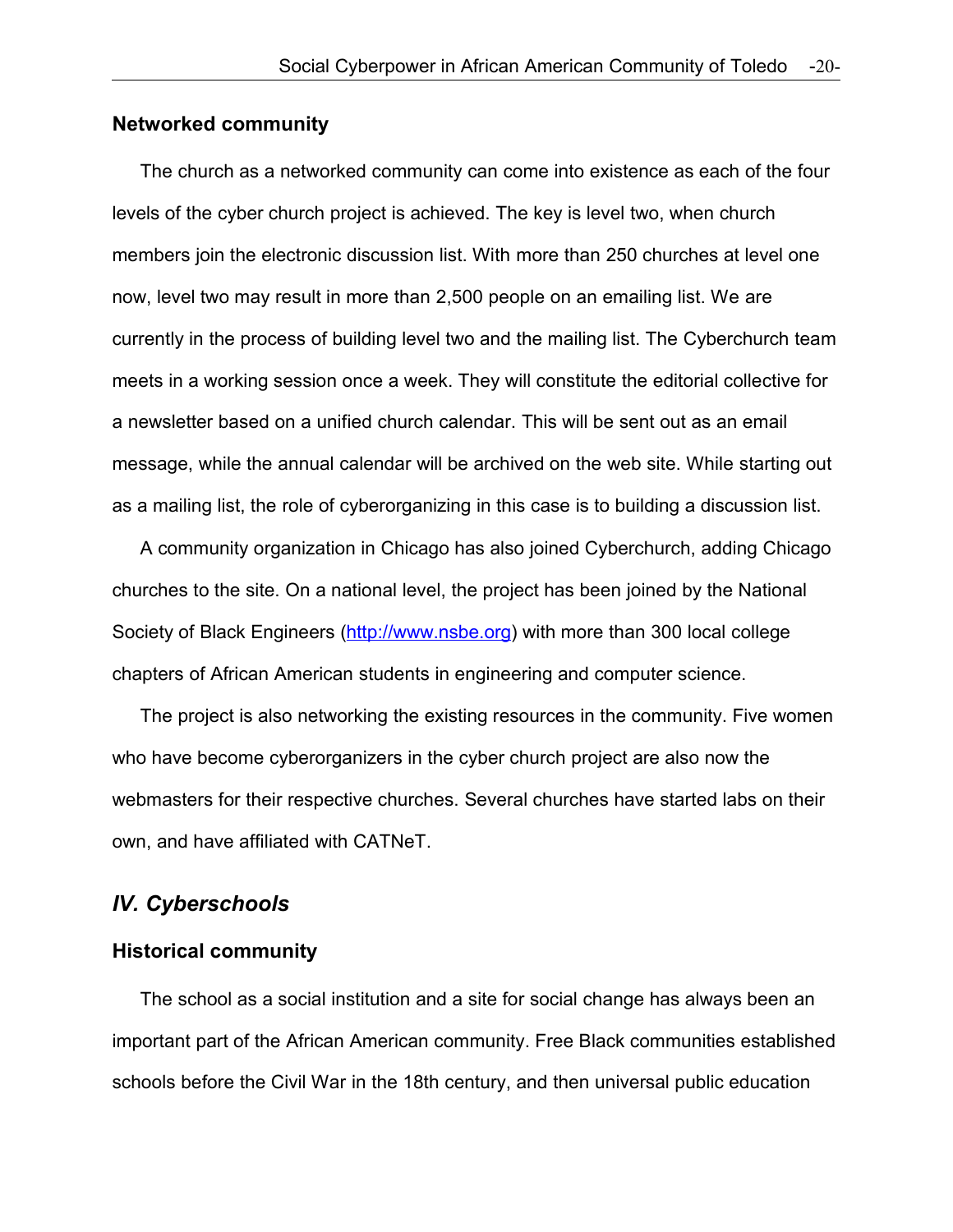was established during the Reconstruction in the South in the 19th century. A third level was reached in the 1950's and 60's, when the school became a key battleground in the 20th century. Throughout these high points were critical shifts in the political orientation of the Black public sphere. There were different great debates that dominated public discourse: the emancipation debate (including the abolitionists, the Civil War, and the Reconstruction), the self-determination debate (the alternative views of people such as Marcus Garvey, Booker T. Washington, and W. E. B. DuBois), and the Black liberation debate (especially the alternative perspectives of Malcolm X, Martin Luther King).

Schools are vehicles for socialization. Each school level with a simultaneous experience (for example, the students in one high school at one time) constitutes a generation. This same group will share social experience throughout their life cycle. The schools in Toledo had a functional fit with the economy when industrial mass production required lots of workers with general skills. People graduated from high school into the factories and got good, often lifelong, jobs. In the 1960's, Black youth were overcoming lower rates of success, but by the 21st century the process has been reversed. At this stage of deindustrialization, the Toledo schools have become dysfunctional, falling far short of expected levels of achievement. The teachers are mainly white, and the students are mainly Black. The economic interests of the union are discussed independent from the quality of education facing the children and their parents. The school is the primary battleground over whether the future of the current generation of Black youth is to be part of the information society or delinked in isolated lower-income inner city "forbidden zones."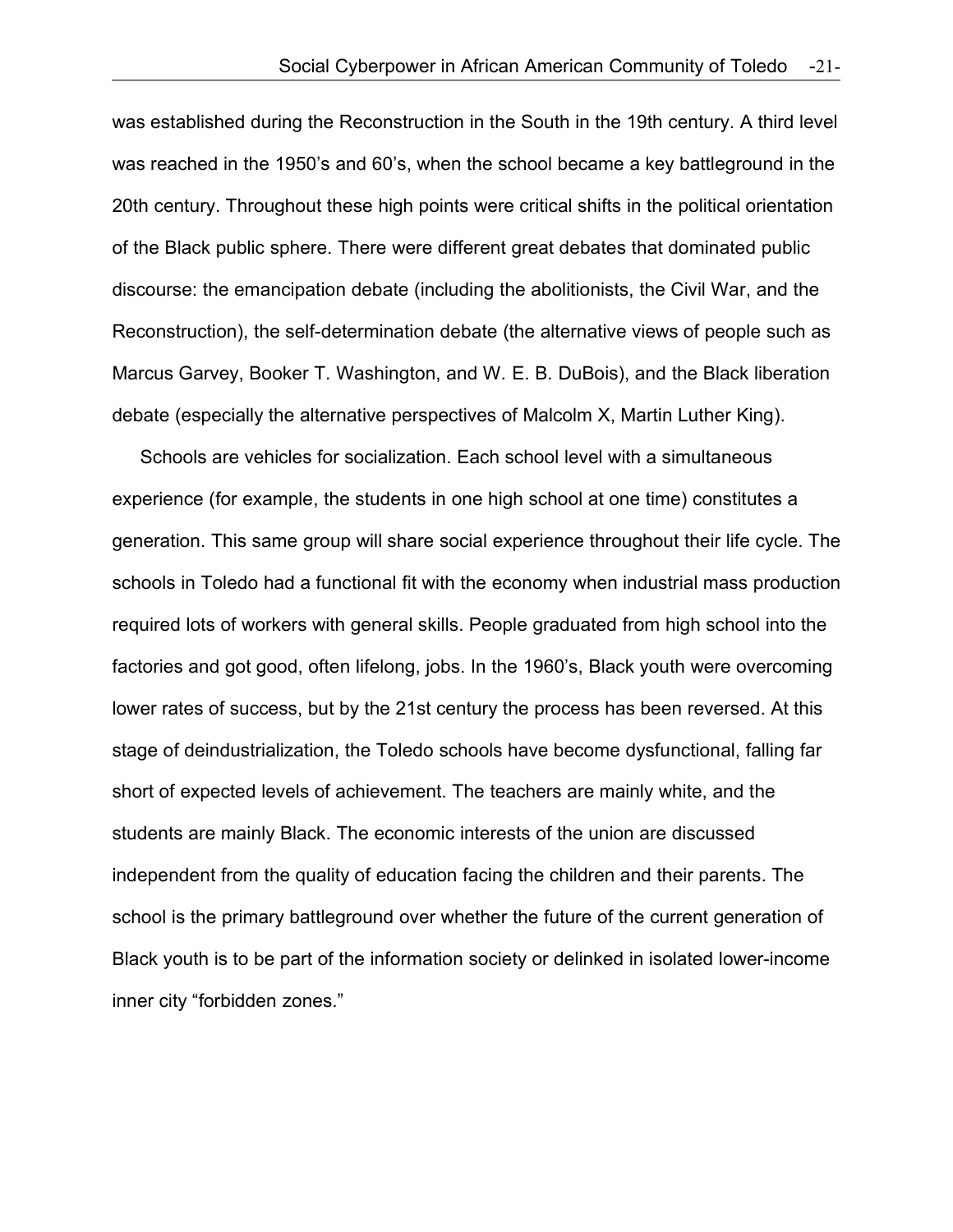### **Cyberorganizing**

There have been three stages to this project:

- 1. The Community Math Academy: a two year long initiative at the Martin Luther King Elementary School focusing on "parent power" and information technology.
- 2. Cyberschools: a networking from the base of one school to create a web portal for a groups of schools;
- 3. Online practice proficiency test: a web page with new practice math tests every month from September to March.

The core group of the CMA included eight people, four cyberorganizers based in the university (one faculty and three graduate students) and four grandmothers based at the Murchison Center and the surrounding community. Every person in the group had a computer or was provided a refurbished one through a program of the Murchison Center. The CMA established a discussion list. We knew it was working when one of the grandmothers used the list to organize a community barbeque. Michelene McGreevy was the student cyberorganizer on this project and she based her master's thesis in Africana Studies on her work (McGreevy 2002).

Our first initiative of after school tutoring in the Murchison Center led to meeting with parents and grandparents with a concern for school reform. Their focus was on the school where everything seemed to be going wrong. The parents were demobilized and the teachers union did not have a positive relationship with the community. The CMA became active in building the local Parent Teachers Organization. When we joined, the meetings were called and attended by a husband and wife team of parents with little or no support. After meetings increased in size up to 10 per meeting conflict led to a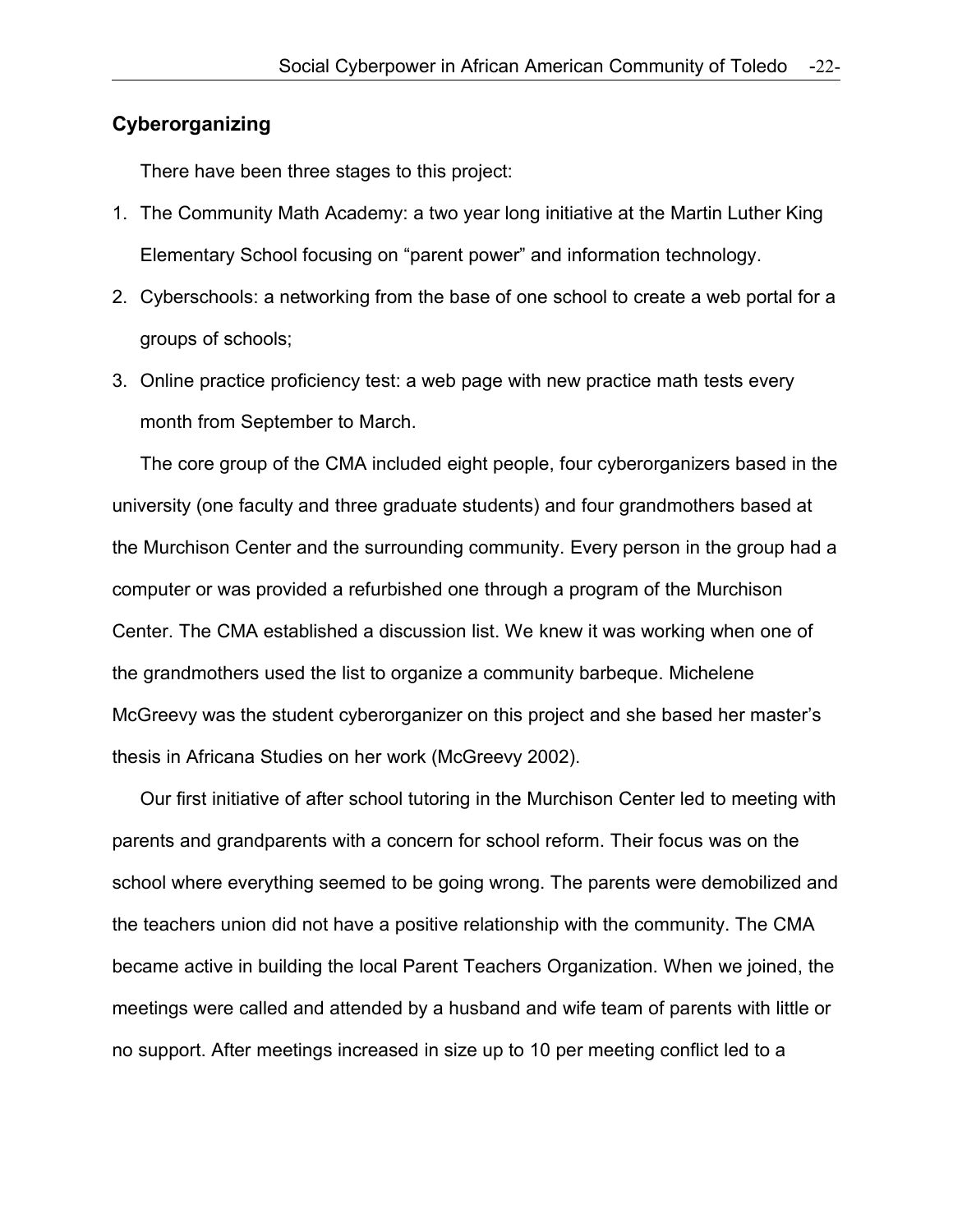contested election. A new principal was appointed for the next year and demobilization was chosen as the new administrations strategy for control.

In response to this the project shifted focus from the actual to the virtual, to building web pages for schools to recruit parent, teachers, and students to unite in an effort to take virtual control of their schools by defining them in cyberspace. The initial focus was on building web pages for each school, going well beyond the administrative page on the main web site of the Toledo Public Schools. This was aimed at making the school a transparent user-friendly seeming place. We also wanted to demonstrate the power of machine assisted community memory. One example of this is that when the local Black high school won the city championship in basketball it was in the newspapers for one day and that was the end of it. We put up a web page on it and it remains there today as fresh as ever to bolster the local spirit of excellence.

This second stage shifted from a focus on a high school and its nine feeder schools to a focus on the high school alone. There was positive recognition of each new page of local content, but as the school and the local community leadership did not promote the necessity of building a virtual identity this was a good but not very utilized community resource. Our attempt to digitize the bonding social capital was a highly valued but seldom used resource. The missing element was support from the local school culture, especially the legitimacy of support from parents and teachers.

The third phase of this project focused on the crisis of poor academic achievement as measured by low scores on state mandated proficiency tests. These annual tests cover five subject areas, and are given to three grade levels (4th, 6th, and 9th). It is now necessary to pass these tests or be held back to repeat the grade level until you pass the test.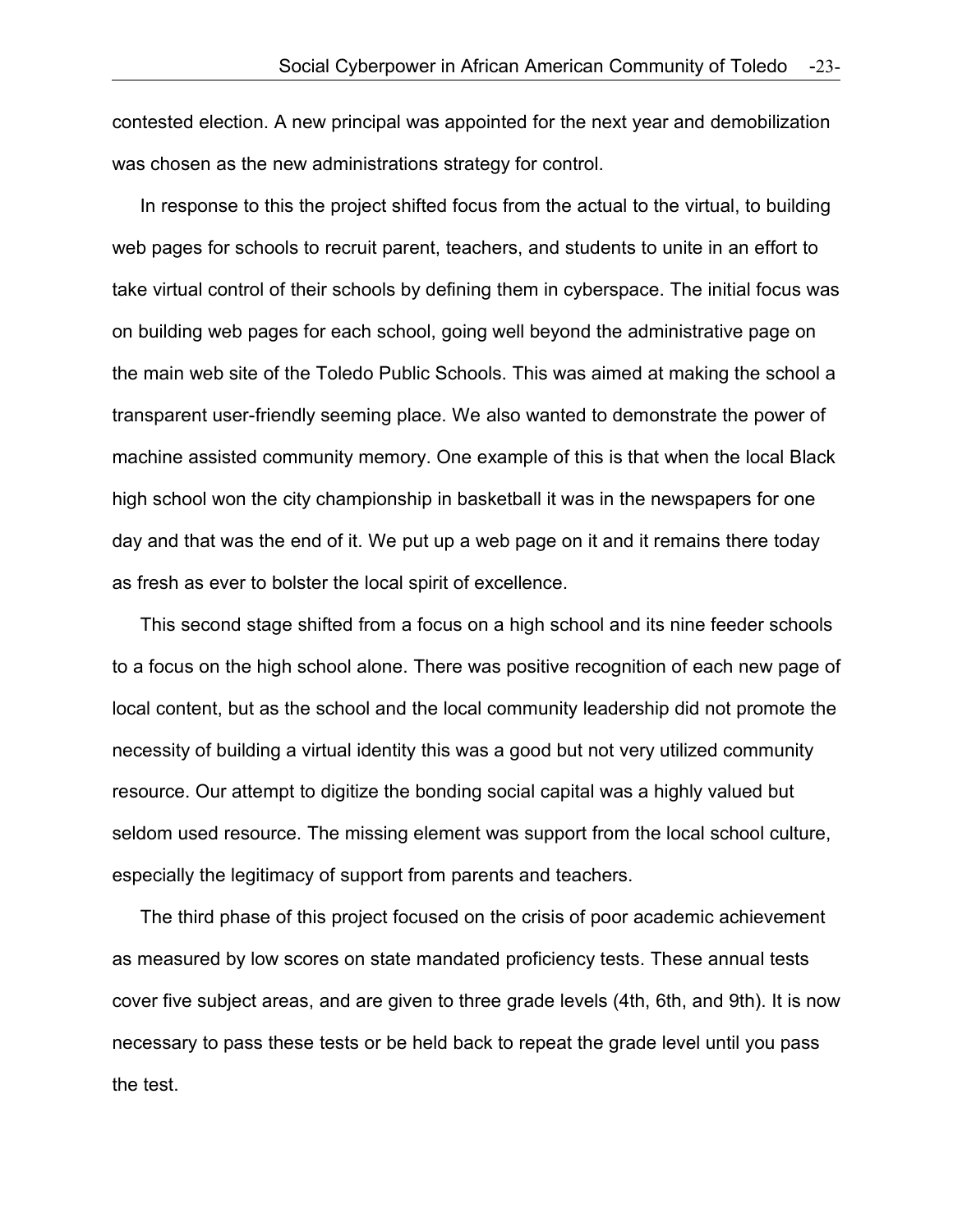We began giving practice proficiency tests in math every first Saturday. The project grew from nine students to 400 students. The tests are composed based on official state guidelines by a student community teacher work team, and the tests are monitored and graded by a collective of college student volunteers. Now the first Saturday practice tests are online and available for access to everyone (http://www.murchisoncenter.org/firstsaturday/). The tests are a major battlefront in education, as the state is requiring more testing. Our project is designed to mobilize people in the struggle for good test scores. Some people will be helped in the short run and their children will get higher scores. In the longer run we are building a social process that can be linked to other efforts for school reform.

#### **Cyberspace**

Each stage of this project has had a corresponding representation in cyberspace. A webliography of links served as a resource for the tutoring activity. Cyberschools was a portal with a common template for web pages about each of the 10 schools. The tests online are for printing and administering, with a separate answer sheet for immediate review and study. Each of these cyberspaces is useful: global, local, struggle for good test scores.

#### **Networked community**

We have positioned two paths to networking in this project, the digitization of local school culture and the digitization of test preparation. One is a focus on the local, the particular differences of each school, while the other is global, and points to the universal struggle faced by all students. As computer literacy becomes universal in the high schools then both paths will be used, but under these circumstances the use of the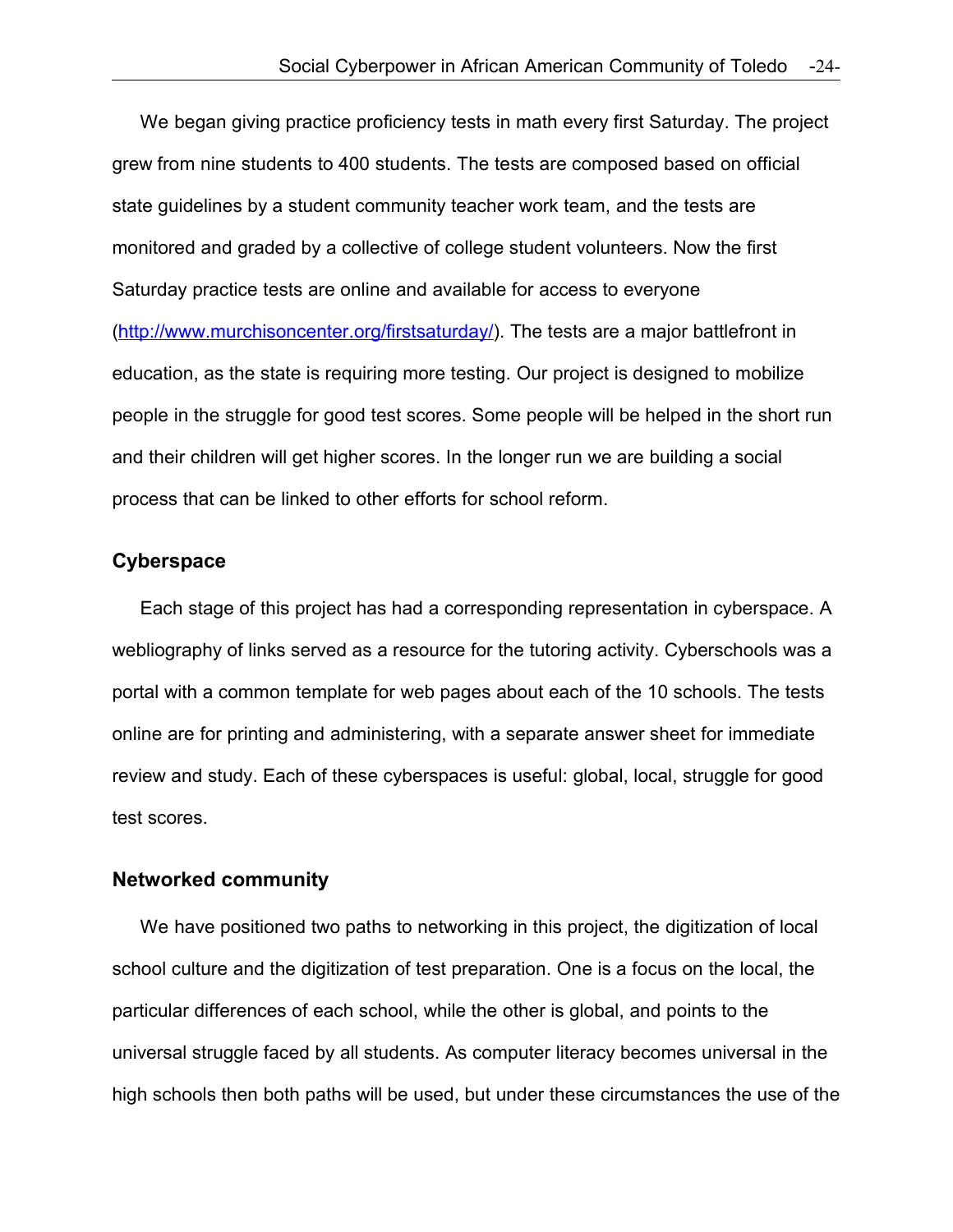online tests has had the greatest result as it maximizes the potential of a small group to meet the needs of a very large group. The proficiency test is a state level law hence our project online is of immediate use to everyone in Ohio.

The greatest potential for new cyberinitiatives lies within the high schools in the USA. There is widespread availability of computers and high speed Internet access. The youth are wellsprings of creative energy. Our work is but a prelude to the revolution being born among the hackers, gamers, texters, and all the other smart mobs that Howard Rheingold (2002) has helped bring to our attention.

# **Conclusion**

Just as there are many bridges across the digital divide, there are alternative ways for a community to become networked. There at least five models: 1) early utopian community free-net projects, 2) experimental communities like Netville, 3) dot-coms built for mass participation like eBay, 4) Social movements and political campaigns, and 5) public computing for social cyberpower. We have reported on action-research in Toledo, Ohio involving a project to implement and study the public computing model, based at the Murchison Community Center.

Our approach focuses on four factors: historical community, cyberorganizers, cyberspace, and the networked community.

1. The historical community: We have found the content of the historical community in the institutional structures that sustain and reproduce the community. We have concentrated on the family, the church, the school, and the beauty salon as key institutional contexts. In addition to digitizing the content of institutional life, two other points of focus emerged. The first is to pay attention to the antagonisms that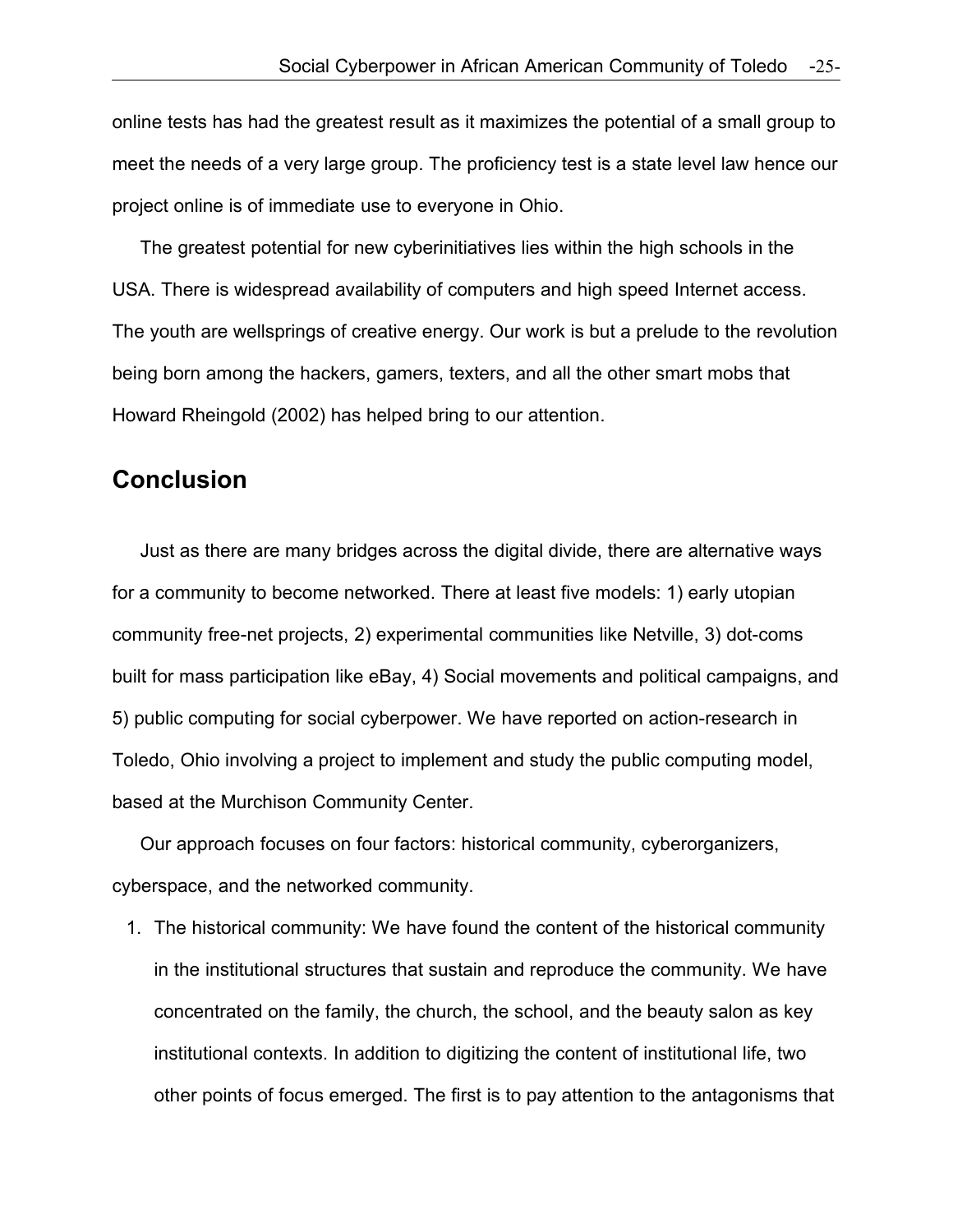the community faces because these struggles create the social future of the community; and the second is the recruitment of emerging cyberorganizers from the indigenous activists that keep these institutions going. The search is for the ways in which social cyberpower contributes to the sustainability of an institution and the overall community.

- 2. The cyberorganizer: Social cyberpower is associated with public computing, especially the school, the library, and the community technology center. Organizing forces for actual social struggle in this way is emerging as a new field for research and curriculum development as there is a growing need for the kind of work reported in this article. We anticipate that information technology will induce changes in the fundamental methods of social research and social activism alike. The challenge is for academic programs to learn how to link research and practical experience. The land grant college system did it for agriculture and mass production industry, and now we need to do it again in terms of information technology.
- 3. Cyberspace: The work thus far has emphasized collecting and uploading content into dynamic databases that are configured to assist poor communities in organizing efforts for their own behalf. In addition, all of our databases must be configured to interface with each other so we will in fact be reaching higher and higher levels of collectivity.
- 4. Networked community: We have merely put basic ingredients together for the virtual reincarnation of a community. The magic of cyberspace's future will be created as more of humanity gets online. It is in this context that the virtual struggle for the future is on. In general what is at stake is the fundamental social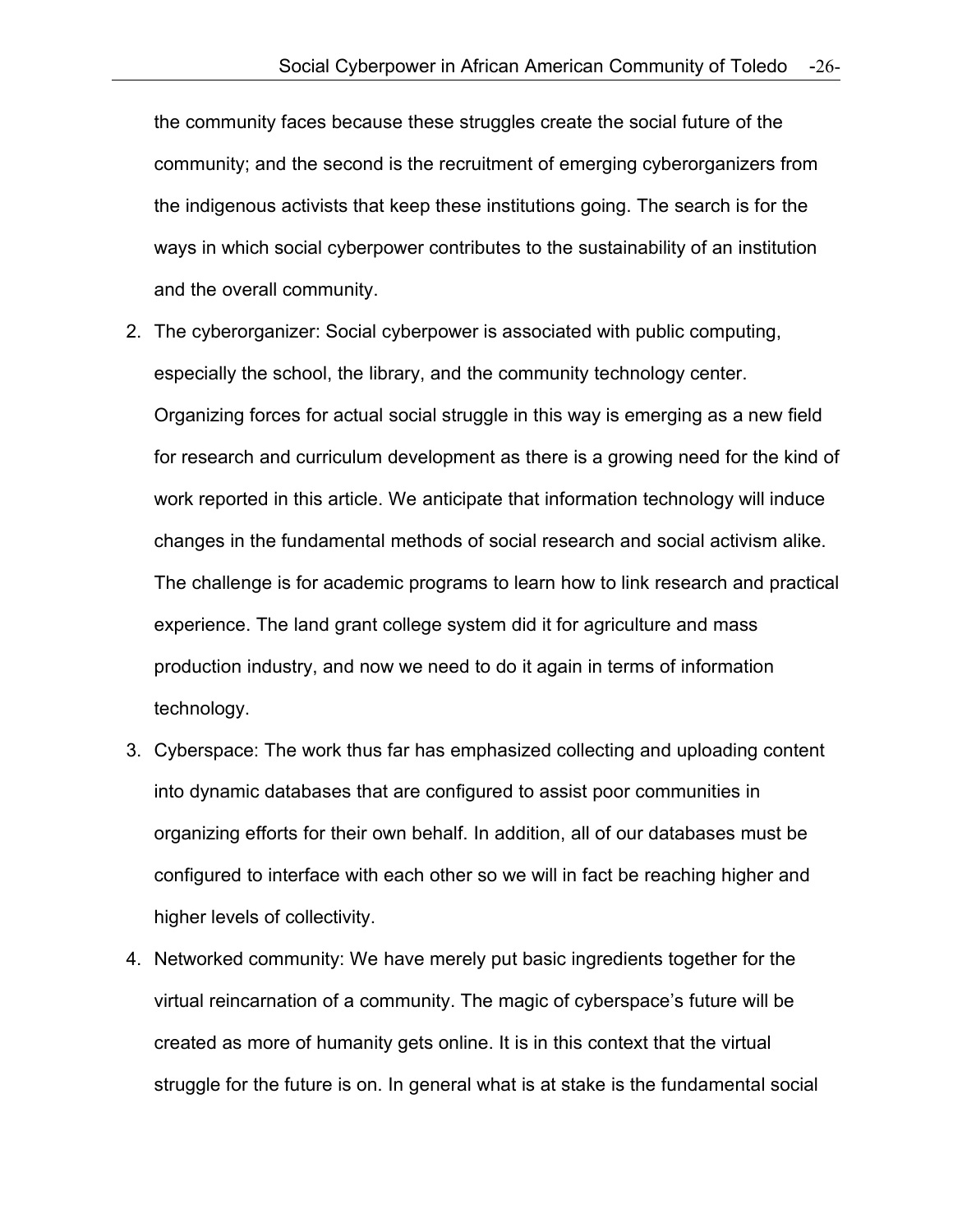structure of cyberspace, and that is one of the most critical factors that will be influencing democracy and quality of life. We have the polar opposite choices of the corporation or the community. Our action-research is to learn about and work for the community paradigm as the future of the information age.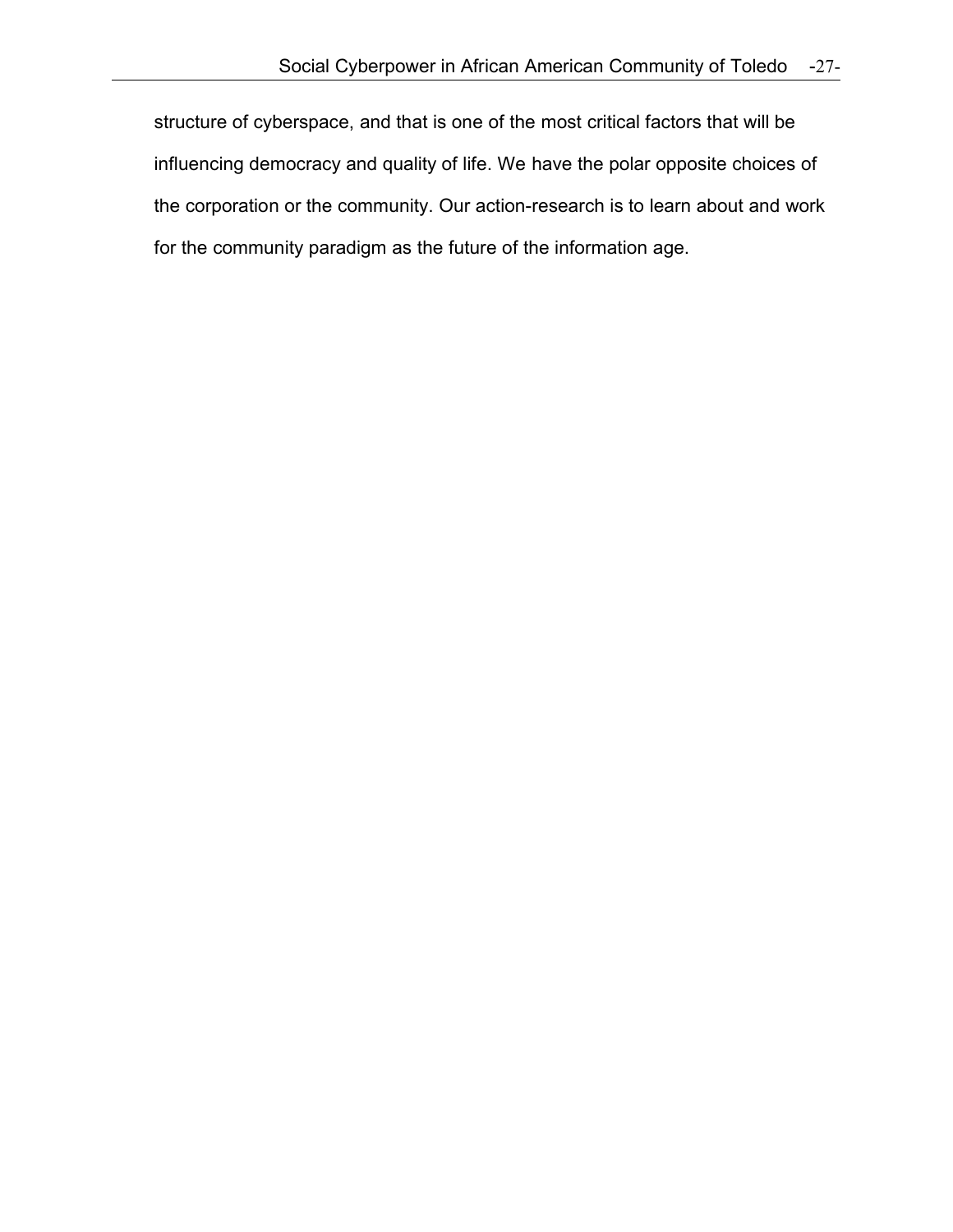# **References**

- \_\_\_\_\_\_\_\_\_ (2000) 'Africana Studies 4900, Cyberspace and the Black Experience, at U. of Toledo' in *Chronicle of Higher Education,* 19 May 2000, p A18. Available from: http://www.academics.calpoly.edu/diversity/digitaldivide/Cyberspace.htm [17 Mar 2003]
- Alkalimat, A. and Williams, K. (2001) 'Social capital and cyberpower in the African American community: a case study of a community technology center in the dual city.' In: L. Keeble and B. Loader, eds, *Community Informatics: Shaping Computer Mediated Social Relations*. London: Routledge, 2001. Available from: http://www.communitytechnology.org/cyberpower/ [17 March 2003].
- Barabasi, A.-L. (2002) *Linked: The New Science of Networks,* Cambridge, Mass.: Perseus.
- Hamilton, D. (2002) *Sustainability of a Community Technology Center: Action Research at the Murchison Community Center, Toledo, Ohio.* Thesis (MA). University of Toledo.
- McGreevy, M. (2002) *First Saturday: Mobilizing a Community for Achievement and Empowerment*. Thesis (MA). University of Toledo.
- Rheingold, H. (2002) *Smart Mobs: The Next Social Revolution,* New York: Perseus.
- Simpson, H. M. (1981) *Makers of History,* Evansville, Ind.: Warren Publishers.
- Stoecker, R. and Stuber, A. (1997) 'Building an information superhighway of ones own: a comparison of two approaches' Available from: http://commorg.utoledo.edu/drafts/uunn/UAApaper.htm [17 March 2003].
- Walker, J. (1983) *Free Frank: A Black Pioneer on the Antebellum Frontier,* Lexington, Ky.: University Press of Kentucky.
- Williams, K. and Alkalimat, A. (2003 forthcoming) 'A census of public computing in Toledo, Ohio.' In D. Schuler and P. Day, eds, *Shaping the Networked Society: The New Role of Civil Society in Cyberspace.* Cambridge, Mass.: MIT Press. Available from: http://www.communitytechnology.org/toledo/ [17 Mar 2003]
- Zelip, B. (2002) *Black People's Hair: The Digitization of Popular Culture*. Thesis (MA). University of Toledo.